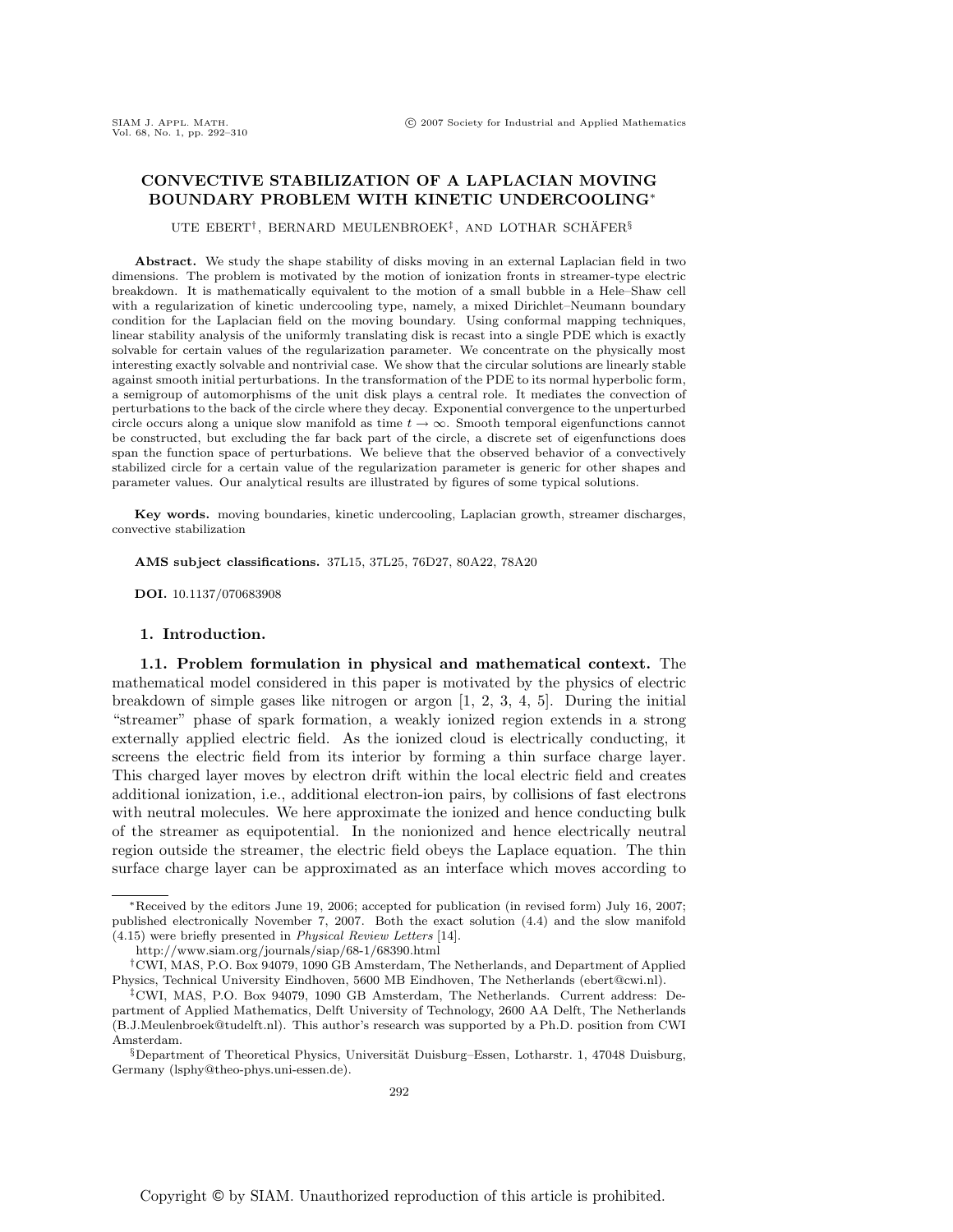the electric field extrapolated from the neutral region onto the interface. We therefore are concerned with a typical moving boundary problem.

Such moving boundary problems occur in various branches of physics, chemistry, or biology. The most extensively studied examples are viscous fingering observed in two-fluid flows [6] or the Stefan problem of solidification from an undercooled melt [7]. Other physical phenomena like the motion of voids in current carrying metal films [8] lead to similar mathematical models [9].

We here discuss the streamer model in two spatial dimensions, where in the simplest "unregularized" version the basic equations coincide with those describing the motion of a small bubble in a liquid streaming through a Hele–Shaw cell [10, 11, 12, 13], which is a special case of two-fluid flow. The unregularized streamer model has been discussed in [4, 14]. Restriction to two dimensions in space allows us to use standard conformal mapping techniques [6, 15] to reduce the moving boundary problem to the analysis of the time dependence of the conformal map that maps the unit disk to the exterior of the streamer.

It is well known that unregularized moving boundary problems of this type are mathematically ill posed [15], in the sense that the moving interface generically develops cusps within finite time which leads to a breakdown of the model. To suppress such unphysical behavior, the models are regularized by imposing nontrivial boundary conditions on the interface. For viscous fingering typically some curvature correction to the interfacial energy is considered. For the streamer problem a mixed Dirichlet– Neumann boundary condition can be derived [14, 16] by analyzing the variation of the electric potential across the screening layer. Such a boundary condition is well known from the Stefan problem, where it is termed "kinetic undercooling." It rarely has been considered for Hele–Shaw-type problems. There are strong hints [15, 17, 18, 19] but no clear proof that it suppresses cusp formation. In particular, it has been shown that an initially smooth interface stays smooth for some finite time interval.

Here we consider the linear stability of uniformly translating circles in a Laplacian potential  $\varphi$  that approaches a constant slope  $\varphi \propto x$  far from the circle; this means that the electric field  $\mathbf{E} = -\nabla \varphi$  is constant far from the circle. Though this field breaks radial symmetry, uniformly translating circles are exact solutions of the regularized problem [14]. However, perturbations of these circles do not simply grow or decay locally as on a planar front or on circles in a radially symmetric force field [17, 18], but are also convected along the boundary; this convection turns out to be a determining part of the dynamics. Though physical streamers are elongated objects frequently connected to an electrode, the front part of a streamer is well approximated by a circular shape. Since it is this part that determines the dynamics, our analysis should be relevant also for more realistic shapes like fingers where no closed analytical solutions of the regularized uniformly translating shape are known [19]. In what follows we will use the term "streamer" to denote the translating circles, being aware that this is a slight abuse of the term.

**1.2. Overview of content and structure of the paper.** Regularization of the streamer model introduces some parameter  $\epsilon$  that measures the effective width of the interface relative to the typical size of the ionized region. The regularized problem allows for a class of solutions of the form of uniformly translating circles, and linear stability analysis of these solutions can be reduced to solving a single PDE. For the special case  $\epsilon = 1$ , the general solution of this PDE can be found analytically, as we briefly discussed in [14]. The present paper is restricted to this special case as well.

The main results of the letter [14] are the following: The dynamics of infinitesi-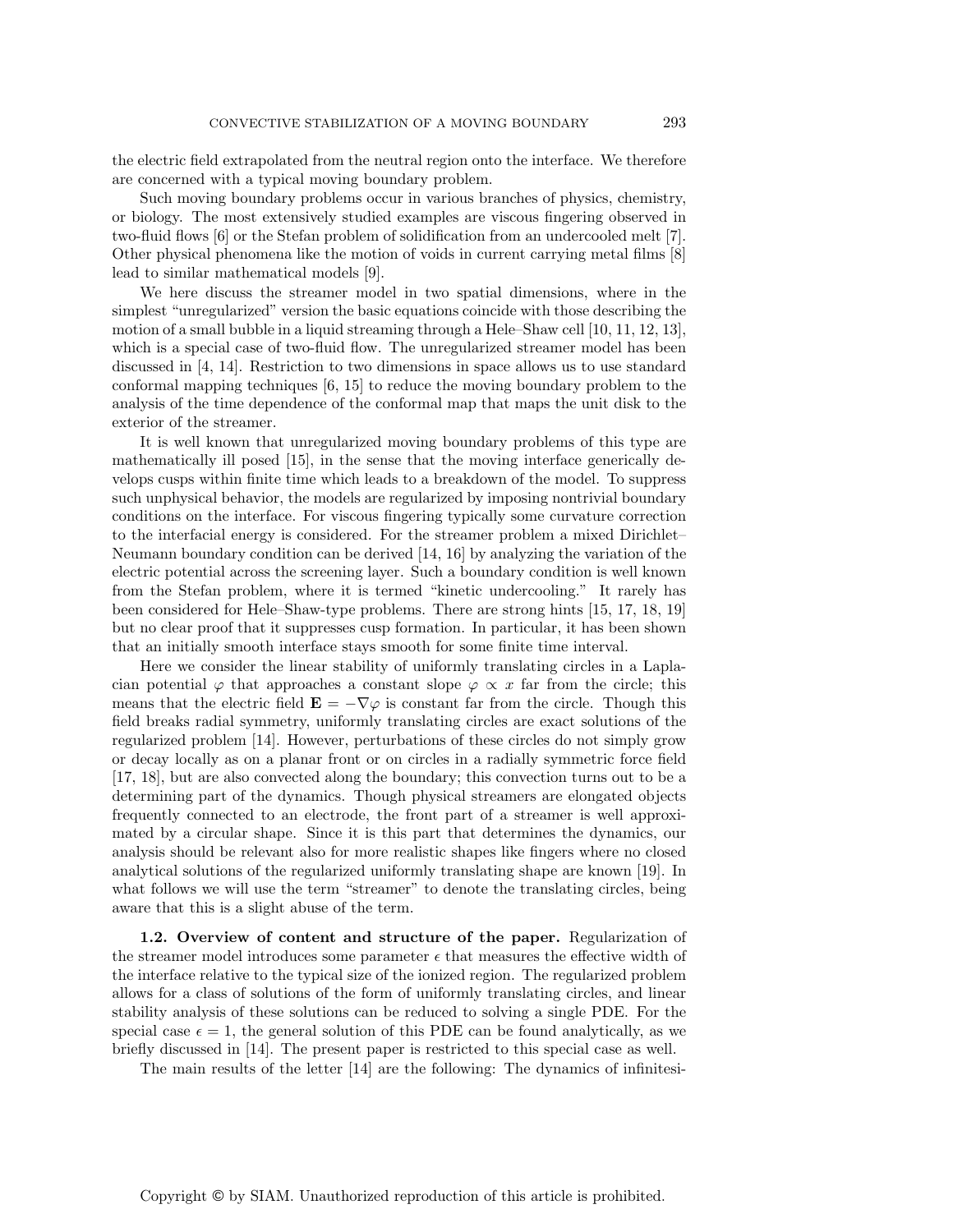mal perturbations is governed by a subgroup of the automorphisms of the unit disk. Generically, these automorphisms convect the perturbations to the back of the moving body. Initially, perturbations might grow, but they decay exponentially for  $t \to \infty$ . Furthermore, this final convergence back to the unperturbed circle follows some universal slow manifold.

The present paper contains a detailed derivation, discussion, and extension of the results presented in [14]. Furthermore, the analyticity and completeness of temporal eigenfunctions and the Fourier decomposition of perturbations are discussed, limit cases of the dynamics are worked out analytically, and results are demonstrated in a set of figures.

In detail, the time evolution determined by a PDE is often analyzed in terms of temporal eigenfunctions. For the present problem in a space of functions representing smooth initial perturbations of the moving circle, no such eigenfunctions exist. They can be constructed only if we allow for singularities on the boundary. We find here that a subset of these functions with time dependence  $e^{-n\tau}$ ,  $n \in \mathbb{N}_0$ , is intimately related to the asymptotic convergence of the perturbations. These functions show singularities only at the backside of the circle, and the front part of any smooth perturbation can be expanded in this set of functions. The spatial domain of convergence of this expansion increases with time and, asymptotically for  $t \to \infty$ , it covers almost the whole streamer. In this restricted sense these eigenfunctions form a complete set.

These results dealing with infinitesimal perturbations, of course, do not imply the asymptotic stability of the circular shape against finite perturbations. To solve this problem, the full nonlinear theory must be considered. Nevertheless, a first hint might be gained by considering the evolution of a finite perturbation under the linearized dynamics. Due to the conformal mapping involved, the absence of cusps under this evolution is not a completely trivial question. We show here that for a large range of smooth initial conditions, the shape of the streamer stays smooth under the linearized dynamics.

All the present work deals with the exactly solvable case  $\epsilon = 1$ , whereas the physically most interesting case is  $\epsilon \ll 1$ . We believe, however, that the features we could identify explicitly for  $\epsilon = 1$  are generic for all  $\epsilon > 0$ . In particular, the subgroup of automorphisms of the unit circle leads to the basic mechanism of convective stabilization, it is for all  $\epsilon > 0$  intimately related to the characteristic curves of the PDE, and it also governs the dynamics in another exactly solvable case, namely, for  $\epsilon = \infty$ . Furthermore, it can be shown [20] that the temporal eigenvalues  $\lambda_n(\epsilon)$  emerging from  $\lambda_n(1) = -n$  stay negative for all  $\epsilon > 0$ , which also indicates that the circle might be asymptotically stable for arbitrary  $\epsilon > 0$ .

This paper is organized as follows. In section 2 we introduce the model, and the linear stability analysis of translating circles is carried through in section 3. These two sections are extended versions of [14]. Analytical results based on the PDE of linear stability analysis are derived in section 4, in particular, center of mass motion, internal motion, (non)analyticity and completeness of eigenfunctions, intermediate growth and asymptotic decay of perturbations, Fourier representation, and motion of nonanalytical points in the complex plane of the conformal map. These dynamic features are illustrated by explicit examples in section 5. The appendix contains a discussion of the case  $\epsilon = \infty$ .

## **2. Physical model and conformal mapping approach.**

**2.1.** The model. We assume the ionized bulk of the streamer to be a compact, simply connected domain  $\overline{\mathcal{D}}_i$  of the  $(x, y)$ -plane (see Figure 2.1). Outside the streamer,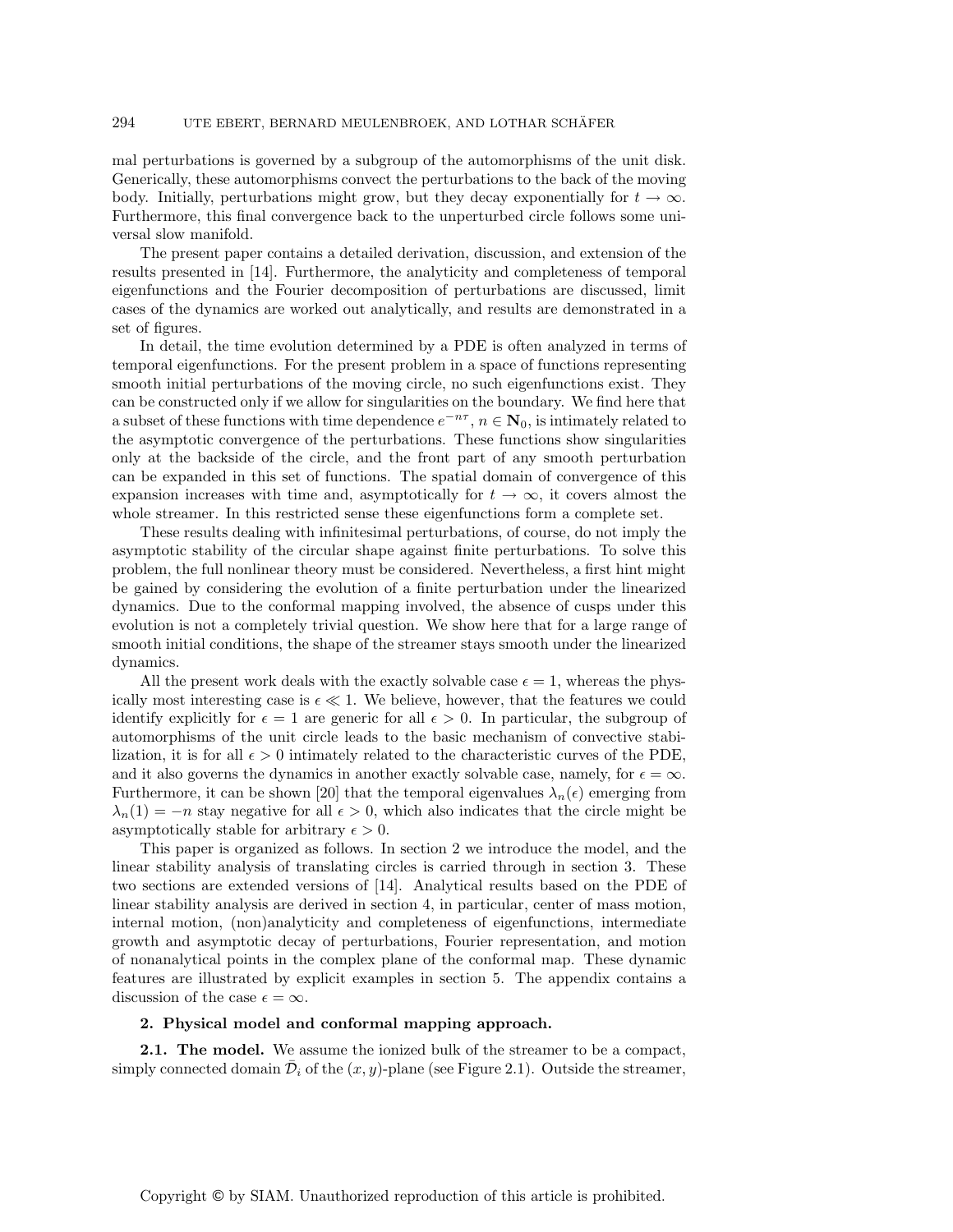

FIG. 2.1. Geometry of the streamer model;  $\vec{E}$  is the constant far field.

i.e., in the open domain  $\mathcal{D}_n$ , there are no charges and the electric potential obeys the Laplace equation

(2.1) 
$$
\Delta \varphi = 0 \quad \text{for } (x, y) \in \mathcal{D}_n.
$$

The streamer moves in an external electric field that becomes homogeneous far from the ionized body; therefore the electric potential  $\varphi$  at infinity obeys the boundary condition

(2.2) 
$$
\varphi \to E_0 x + \text{const} \quad \text{for } \sqrt{x^2 + y^2} \to \infty.
$$

This condition excludes a contribution to  $\varphi$  diverging as  $\ln(x^2 + y^2)$ , which implies that the total charge due to the sum of all electrons and ions vanishes within  $\bar{\mathcal{D}}_i$  and that the far field has the form

$$
\vec{E} = -\nabla \varphi \rightarrow -E_0 \hat{\mathbf{x}},
$$

where  $\hat{\mathbf{x}}$  is the unit vector in the x-direction. On the surface of the streamer we impose the boundary condition

(2.3) 
$$
\varphi = \ell \, \hat{\mathbf{n}} \cdot \nabla \varphi,
$$

where  $\hat{\mathbf{n}}$  is the unit vector normal to the surface pointing into  $\mathcal{D}_n$ . Here as well as in (2.4) below it is understood that the surface is approached from  $\mathcal{D}_n$ . As mentioned in the introduction, this boundary condition results from the analysis of the variation of the potential across the interface, and the length parameter  $\ell$  can be interpreted as the effective thickness of the screening layer. The case  $\ell = 0$  corresponds to the unregularized case with a pure Dirichlet condition on the moving boundary. Dynamics is introduced via the relation

$$
(2.4) \t\t v_n = \hat{n} \cdot \nabla \varphi,
$$

which holds on the boundary and determines its normal velocity  $v_n$ . This defines our model. For further discussion of its physical background, we refer to [1, 2, 3, 4, 5, 16]. Now obviously,  $E_0$  can be absorbed into a rescaling of the potential  $\varphi$  and of the time scale inherent in the velocity  $v_n$ ; therefore we henceforth take  $E_0 = 1$ . Clearly the model defined here is most similar to a model of the motion of a small bubble in a Hele–Shaw cell  $[11, 12]$ , except that the boundary condition  $(2.3)$  is of the form of a kinetic undercooling condition [17, 18].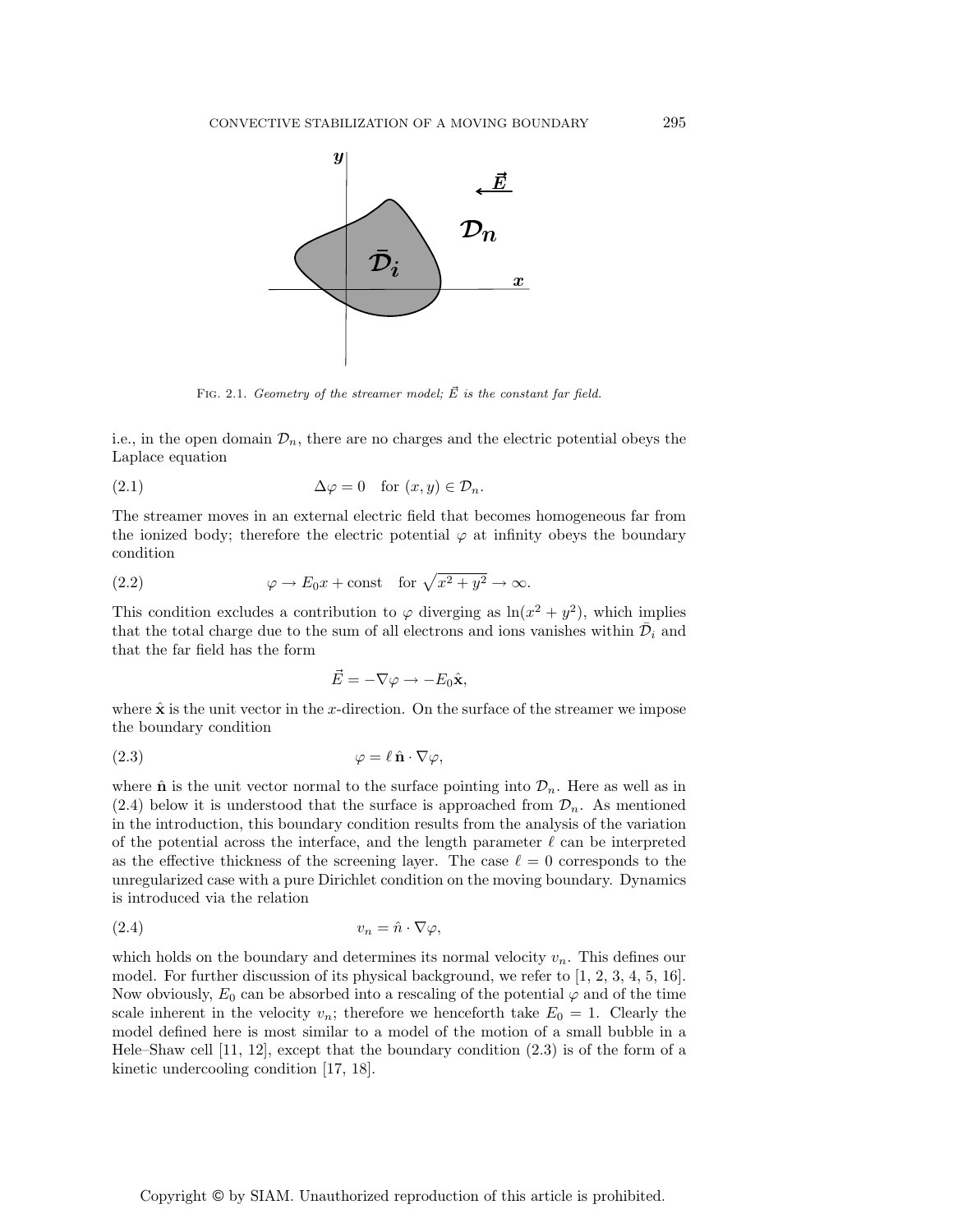**2.2. Conformal mapping.** A standard approach to such moving boundary problems proceeds by conformal mapping [6, 14]. We identify the  $(x, y)$ -plane with the closed complex plane  $z = x+iy$ , and we define a conformal map  $f(\omega, t)$  that maps the unit disk  $\mathcal{U}_{\omega}$  in the  $\omega$ -plane to  $\mathcal{D}_n$  in the z-plane, with  $\omega = 0$  being mapped on  $z = \infty$ :

(2.5) 
$$
z = f(\omega, t) = \frac{a_{-1}(t)}{\omega} + \hat{f}(\omega, t), \quad a_{-1}(t) > 0.
$$

Here the function  $\hat{f}$  is holomorphic for  $\omega \in \mathcal{U}_{\omega}$ , and we assume that the derivatives  $\partial_{\omega}^{n}$  of all orders n exist on the unit circle  $\partial \mathcal{U}_{\omega}$ . This restricts our analysis to smooth boundaries of the streamer. (Weaker assumptions on boundary behavior will be discussed briefly in section 4.8.) We recall that the closed physical boundary can now be retrieved as  $x_\alpha(t) = \Re f(e^{i\alpha}, t)$  and  $y_\alpha(t) = \Im f(e^{i\alpha}, t)$ , where the interface parametrization with the real variable  $\alpha \in [0, 2\pi]$  is fixed by the conformal map.

By virtue of (2.1), the potential  $\varphi$  restricted to  $\mathcal{D}_n$  is a harmonic function; therefore it is the real part of some analytic function  $\tilde{\Phi}(z, t)$ , which under the conformal map (2.5) transforms into

(2.6) 
$$
\Phi(\omega, t) = \tilde{\Phi}(f(\omega, t)) = \frac{a_{-1}(t)}{\omega} + \hat{\Phi}(\omega, t).
$$

Here the holomorphic function  $\hat{\Phi}$  obeys the same conditions as  $\hat{f}$  above. The pole results from the boundary condition (2.2) with  $E_0 = 1$  and (2.5).

Conditions (2.3) and (2.4) take the form

(2.7) 
$$
|\omega \partial_{\omega} f| \Re[\Phi] = -\ell \Re[\omega \partial_{\omega} \Phi] \text{ for } \omega \in \partial \mathcal{U}_{\omega},
$$

(2.8) 
$$
\Re\left[\frac{\partial_t f}{\omega \partial_\omega f}\right] = \frac{\Re[\omega \partial_\omega \Phi]}{|\omega \partial_\omega f|^2} \text{ for } \omega \in \partial \mathcal{U}_\omega.
$$

Equations  $(2.5)$ – $(2.8)$  form the starting point of our analysis.

# **3. Linear stability analysis of translating circles.**

**3.1.** Uniformly translating circles. A simple solution of  $(2.7)$ ,  $(2.8)$  takes the form

(3.1) 
$$
\begin{cases} f^{(0)}(\omega, t) = \frac{R}{\omega} + \frac{2R}{R+\ell}t, \\ \Phi^{(0)}(\omega, t) = R\left[\frac{1}{\omega} - \frac{R-\ell}{R+\ell}\omega\right]. \end{cases}
$$

In physical coordinates x and y, it describes circles of radius  $R > 0$  centered at  $x(t) = v_0 t$  and moving with velocity  $v_0 = 2R/(R+\ell)$  in direction  $\hat{\mathbf{x}}$ . Thus the point  $\omega = 1$  maps to a point at the front, and the point  $\omega = -1$  maps to a point at the back of the streamer. These points will play a crucial role in our analysis.

We note that the one-parameter family  $(3.1)$  of solutions parametrized by R, which is found in the regularized model, is a subset of the two-parameter family found in the unregularized case  $\ell = 0$ . As is well known, for  $\ell = 0$  all ellipses with one axis parallel to  $\hat{\mathbf{x}}$  are uniformly translating solutions [10].

**3.2.** Derivation of the operator  $\mathcal{L}_{\epsilon}$  for linear stability analysis. We now derive the equation governing the evolution of infinitesimal perturbations of the circles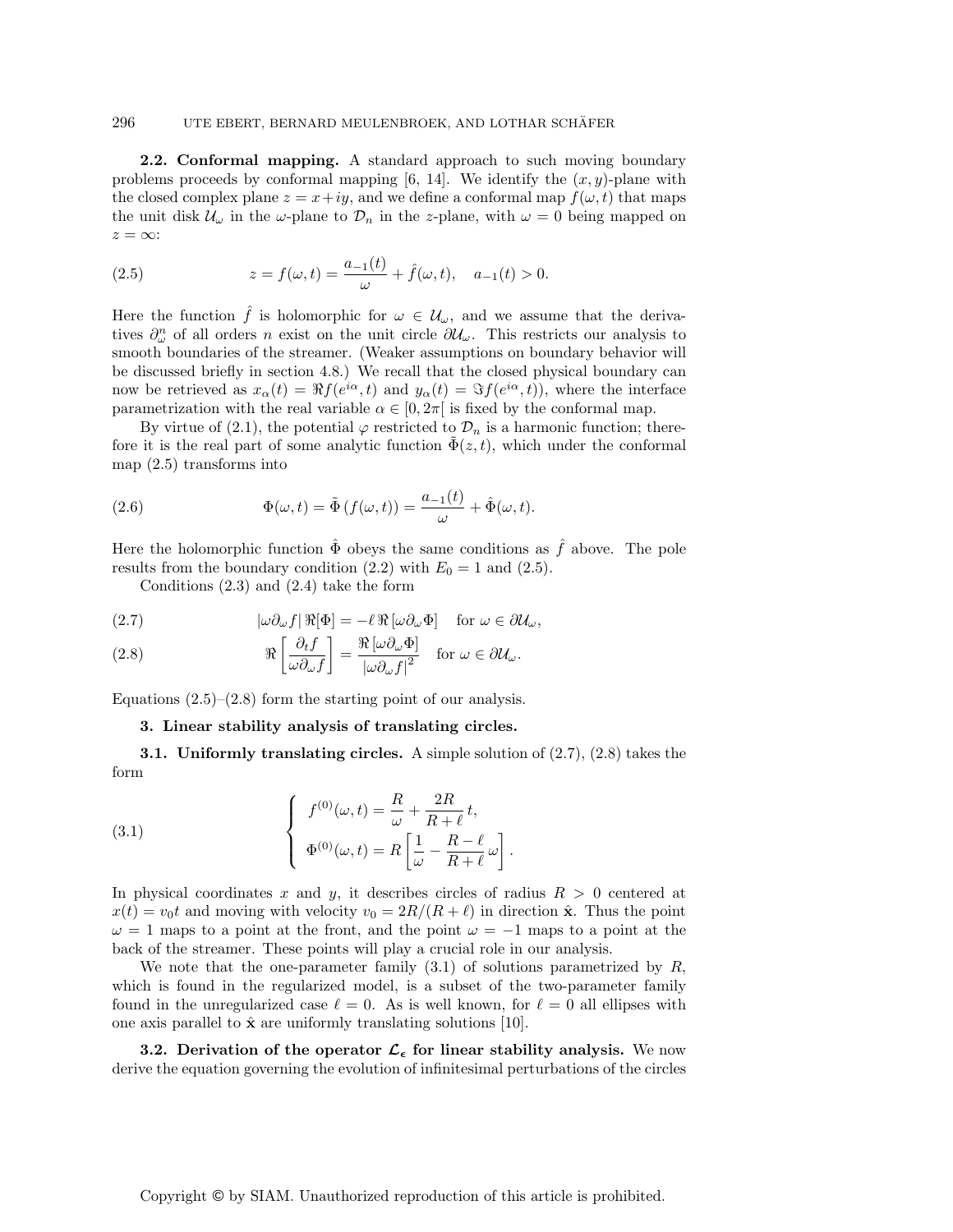$(3.1)$ . In general, the parameter R can become time dependent. We use the ansatz

(3.2)  

$$
\begin{cases}\nf(\omega, t) = \frac{R(t)}{\omega} + x(t) + \eta \beta(\omega, t), \\
\Phi(\omega, t) = R(t) \left[ \frac{1}{\omega} - \frac{R(t) - \ell}{R(t) + \ell} \omega + \eta \chi(\omega, t) \right], \\
\partial_t x(t) = \frac{2R(t)}{R(t) + \ell}, \quad R(t) > 0,\n\end{cases}
$$

where  $\beta$  and  $\chi$  are holomorphic functions of  $\omega$  and where  $\eta$  is a small parameter. However, working to first order in  $\eta$  it is found that R stays constant. This results from the fact that the dynamics embodied in (2.8) strictly conserves the area  $|\mathcal{D}_i|$  of the streamer, which in this context is equivalent to the temporal conservation of the zero order Richardson moment [13, 15, 21], but integrated over the complement of  $\mathcal{D}_n$ . In terms of the mapping f, the conserved area  $|\bar{\mathcal{D}}_i|$  can be written as

(3.3)  
\n
$$
|\bar{\mathcal{D}}_i| = \left| \int_0^{2\pi} d\alpha \left( \Re \left[ f(e^{i\alpha}, t) \right] - x(t) \right) \partial_\alpha \Im \left[ f(e^{i\alpha}, t) \right] \right|
$$
\n
$$
= \pi R^2(t) - \eta^2 \int_0^{2\pi} d\alpha \Re \left[ \beta(e^{i\alpha}, t) \right] \partial_\alpha \Im \left[ \beta(e^{i\alpha}, t) \right].
$$

Now introducing the time independent length  $R_0$  through  $|\bar{\mathcal{D}}_i| = \pi R_0^2$ , we find  $R(t) = R_0^2$  $R_0+\mathcal{O}(\eta^2)$ , which proves that R is time independent within linear perturbation theory. In what follows we will use  $R_0$  as our length scale, introducing

(3.4) 
$$
\epsilon = \frac{\ell}{R_0} \quad \text{and} \quad \tau = \frac{2}{1 + \epsilon} \frac{t}{R_0},
$$

and rescaling f and  $\Phi$  by factors  $1/R_0$ . We note that within a dimensionless time interval  $\tau$  of order unity, the streamer moves a distance of the order of its size.

With the thus simplified ansatz  $(3.2)$ , equations  $(2.7)$  and  $(2.8)$  evaluated to first order in  $\eta$  take the form

(3.5) 
$$
\begin{cases} \Re \left[ \omega (\partial_{\omega} - \partial_{\tau}) \beta - \frac{1+\epsilon}{2} \omega \partial_{\omega} \chi \right] = 0, \\ \Re \left[ \epsilon (\omega^2 + 1) \omega \partial_{\omega} \beta - (1+\epsilon)(1+\epsilon \omega \partial_{\omega}) \chi \right] = 0, \end{cases}
$$
 for  $\omega \in \partial \mathcal{U}_{\omega}$ .

Since  $\beta$  and  $\chi$  are holomorphic for  $\omega \in \mathcal{U}_{\omega}$ , these equations imply

(3.6) 
$$
\begin{cases} \omega(\partial_{\omega} - \partial_{\tau})\beta - \frac{1+\epsilon}{2}\omega\partial_{\omega}\chi = 0, \\ \epsilon(\omega^2 + 1)\omega\partial_{\omega}\beta - (1+\epsilon)(1+\epsilon\omega\partial_{\omega})\chi = ia(t), \end{cases}
$$
 for  $\omega \in \mathcal{U}_{\omega}$ ,

where  $a(t)$  is some real function of time.  $\chi$  is eliminated by substituting the expressions for  $\partial_{\omega}\chi$  and  $\partial_{\omega}^2\chi$  from the first equation and its derivative into the second equation differentiated with respect to  $\omega$ . This yields

$$
(3.7) \t\t \t\t \mathcal{L}_{\epsilon}\beta = 0,
$$

where  $\mathcal{L}_{\epsilon}$  is the operator

(3.8) 
$$
\mathcal{L}_{\epsilon} = \frac{\epsilon}{2} \partial_{\omega} (\omega^2 - 1) \omega \partial_{\omega} + \epsilon \omega \partial_{\omega} \partial_{\tau} + (1 + \epsilon) \partial_{\tau} - \partial_{\omega}.
$$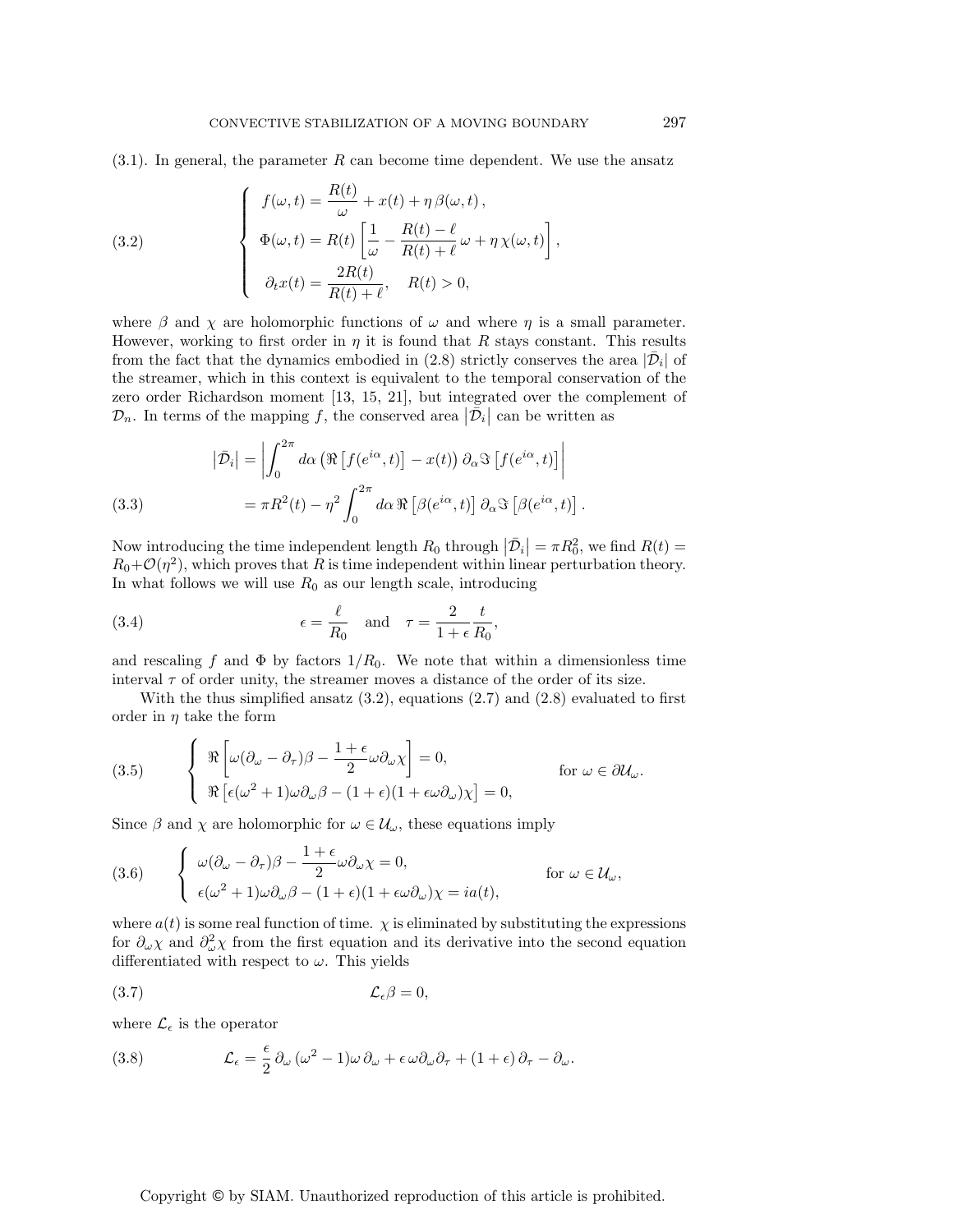**3.3.** Normal form of  $\mathcal{L}_{\epsilon}$  and induced automorphisms of the unit disk. It is instructive to transform  $\mathcal{L}_{\epsilon}$  to the normal form of a hyperbolic differential operator. We introduce

$$
(3.9) \t\t T = \tanh\frac{\tau}{2},
$$

mapping the time interval  $\tau \in [0,\infty]$  to  $T \in [0,1]$ , and

$$
\zeta = \frac{\omega + T}{1 + \omega T},
$$

to find

(3.11) 
$$
\mathcal{L}_{\epsilon} = \epsilon h(\zeta, T) \partial_T \partial_{\zeta} + \frac{\partial h(\zeta, T)}{\partial T} \partial_{\zeta} + (1 + \epsilon) \partial_T,
$$

(3.12) 
$$
h(\zeta, T) = \frac{\omega}{\partial_{\zeta}\omega} = \frac{(\zeta - T)(1 - T\zeta)}{1 - T^2}.
$$

This identifies the manifolds  $T = \text{const}$  or  $\zeta = \text{const}$  as the characteristic manifolds of our problem for all  $\epsilon \neq 0$ .

As function of the "time-like" parameter  $T$ ,  $0 \leq T < 1$ , the transformation  $\zeta = \zeta(\omega, T)$  in (3.10) represents a semigroup of automorphisms of the unit disk, with fixed points

$$
\zeta = \omega = \pm 1.
$$

For  $T \to 1$ , corresponding to  $\tau \to \infty$ , all points  $\omega \neq -1$  are mapped into  $\zeta = +1$ , so that the large time behavior of any perturbation is governed by this attractive fixed point.

**3.4.** Analytical solutions of  $(3.7)$  for special values of  $\epsilon$ . The general solution of (3.7) can be found analytically for the special values  $\epsilon = 0, \epsilon = \pm 1$ , and  $\epsilon = \infty$ . In the unregularized case  $\epsilon = 0$ , evidently any function

$$
\beta(\omega,\tau) = \tilde{\beta}(\omega + \tau)
$$

is a solution, and any singularity of  $\tilde{\beta}$  found in the strip

$$
0 < \Re[\omega] < \infty, \quad -1 \leq \Im[\omega] \leq 1,
$$

will lead to a breakdown of perturbation theory within finite time. This is the fingerprint of the ill-posedness of the problem for  $\epsilon = 0$ .

For  $\epsilon = -1$ ,  $\beta(\omega, \tau)$  generically for all  $\tau > 0$  has a logarithmic singularity at  $\omega = -T(\tau)$ . We recall that negative values of  $\epsilon = \ell/R_0$  imply negative thickness of the screening layer and thus are of no physical interest.

The case  $\epsilon = +1$  is discussed in detail in the remainder of the paper. Though a regularization length  $\ell$  identical to the object size  $R_0$  is somewhat artificial, it is accessible to rigorous analytical treatment and, as explained in section 1.2, we expect it to reveal generic features of the behavior for all  $\epsilon > 0$ .

This is supported by the results for  $\epsilon = \infty$  which show essentially the same features as the results for  $\epsilon = 1$  below. Though the limit  $\epsilon \to \infty$  is physically absurd when applied to streamers, it is worth studying with respect to the properties of the operator  $\mathcal{L}_{\epsilon}$ , and we present a short discussion in the appendix.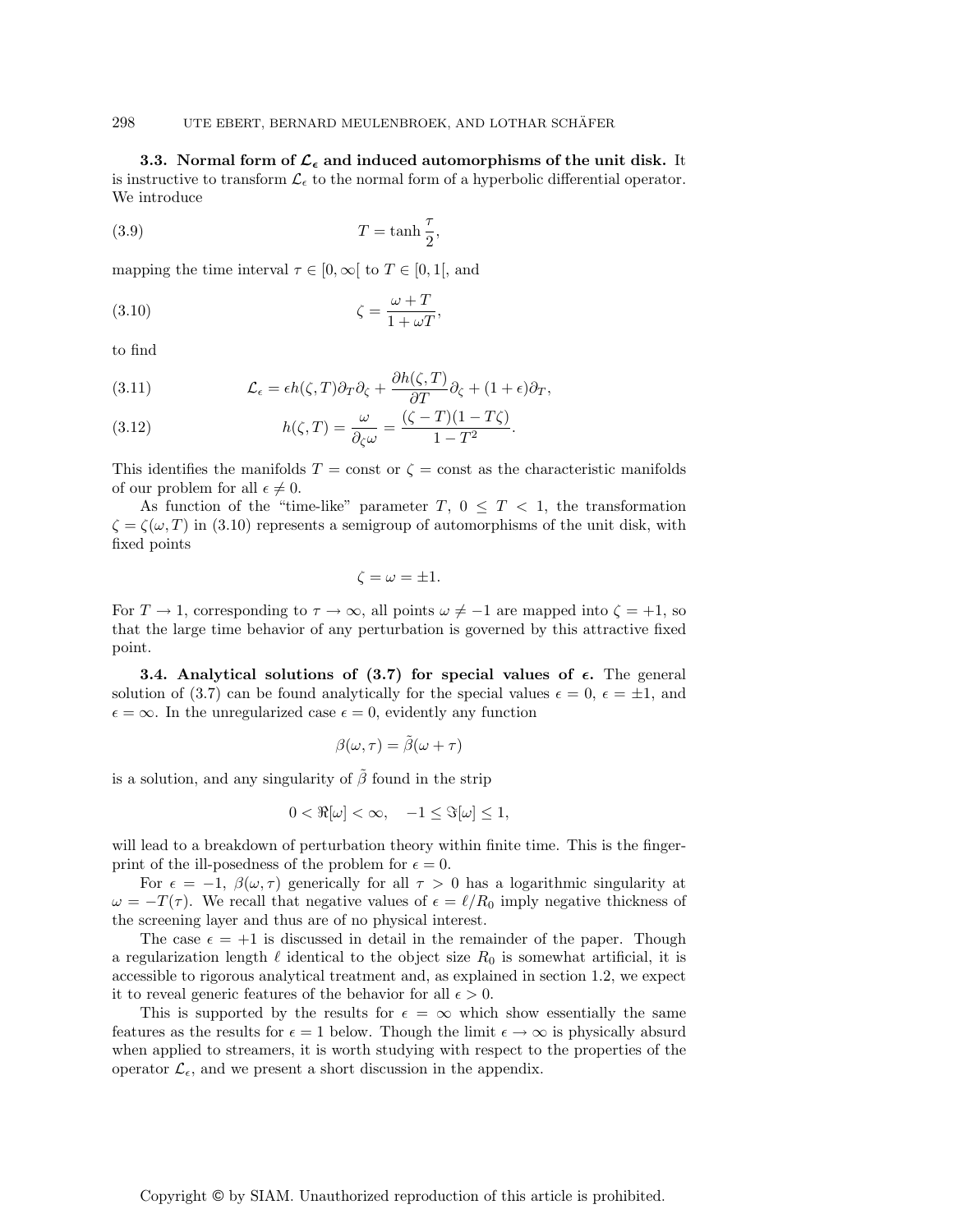## **4. Strong screening: Analytical results for**  $\epsilon = 1$ .

**4.1. Analytical solution of the general initial value problem.** With the form (3.11) of  $\mathcal{L}_{\epsilon}$ , the PDE (3.7) for  $\epsilon = 1$  reduces to

(4.1) 
$$
\partial_T (2 + h(\zeta, T) \partial_\zeta) \beta = 0,
$$

showing that the function

(4.2) 
$$
G(\zeta) = (2 + h(\zeta, T)\partial_{\zeta})\beta
$$

is independent of T. To determine  $\beta$ , we use (3.12),  $h(\zeta,T) = \omega/\partial_{\zeta}\omega$ , to find

(4.3) 
$$
(2 + \omega \partial_{\omega}) \beta(\omega, \tau) = G(\zeta), \quad \zeta = \zeta(\omega, T(\tau)).
$$

The solution regular at  $\omega = 0$  takes the form

(4.4) 
$$
\beta(\omega,\tau) = \int_0^{\omega} \frac{x \, dx}{\omega^2} G\left(\frac{x + T(\tau)}{1 + xT(\tau)}\right).
$$

A second independent solution is singular in  $\omega = 0$ :

(4.5) 
$$
\beta_{\rm sing}(\omega,\tau) \equiv \frac{1}{\omega^2}.
$$

The function  $G$  in the regular solution  $(4.4)$  is determined by the initial condition  $\beta(\omega, 0)$  through

(4.6) 
$$
G(\omega) = (2 + \omega \partial_{\omega}) \beta(\omega, 0).
$$

It thus is holomorphic for  $\omega$  in the unit disk  $\mathcal{U}_{\omega}$ , and all derivatives exist on  $\partial \mathcal{U}_{\omega}$ , since we assume the initial surface to be smooth. Equation (4.4) then shows that  $\beta(\omega, \tau)$ inherits these properties for all  $\tau < \infty$ .

**4.2. Automorphism of the unit disk and a bound on the perturbation.** It is now clear that the automorphisms  $\zeta(\omega, T)$  of  $\mathcal{U}_{\omega}$  from (3.12) contain the basic dynamics, and, as shown in the appendix, this also holds for  $\epsilon = \infty$ . This is to be contrasted to the unregularized case  $\epsilon = 0$ , where the dynamics amounts to a translation of the unit disk. With the present dynamics, in the course of time larger and larger parts  $U(\delta)$  of the unit disk  $U_{\omega}$  are mapped to an arbitrarily small neighborhood  $|\zeta - 1| < \delta$  of the attractive fixed point  $\zeta = 1$ . According to (4.4) and (4.6), the initial condition in the neighborhood  $|\omega - 1| < \delta$  then determines the evolution of  $\beta(\omega, \tau)$  in all  $\mathcal{U}(\delta)$ . As a consequence, any pronounced structure found initially near  $\omega_0$ ,  $|\omega_0 - 1| > \delta$ , is convected towards  $\omega = -1$ . Quantitatively this behavior is embodied in (4.17) below, and explicit examples will be presented in section 5; see, in particular, Figure 5.4(b).

For the further discussion we normalize  $G(\omega)$  so that

(4.7) 
$$
\max_{|\omega|=1} |G(\omega)| = 1.
$$

Equations (4.4), (4.7) yield a bound on  $\beta(\omega, \tau)$ :

(4.8) 
$$
|\beta(\omega,\tau)| \leq \frac{1}{2}, \quad |\omega| \leq 1, \quad 0 \leq T \leq 1.
$$

Thus the perturbation can shift the position of the streamer by at most  $\eta/2$ , and therefore it cannot affect the asymptotic velocity of the propagation.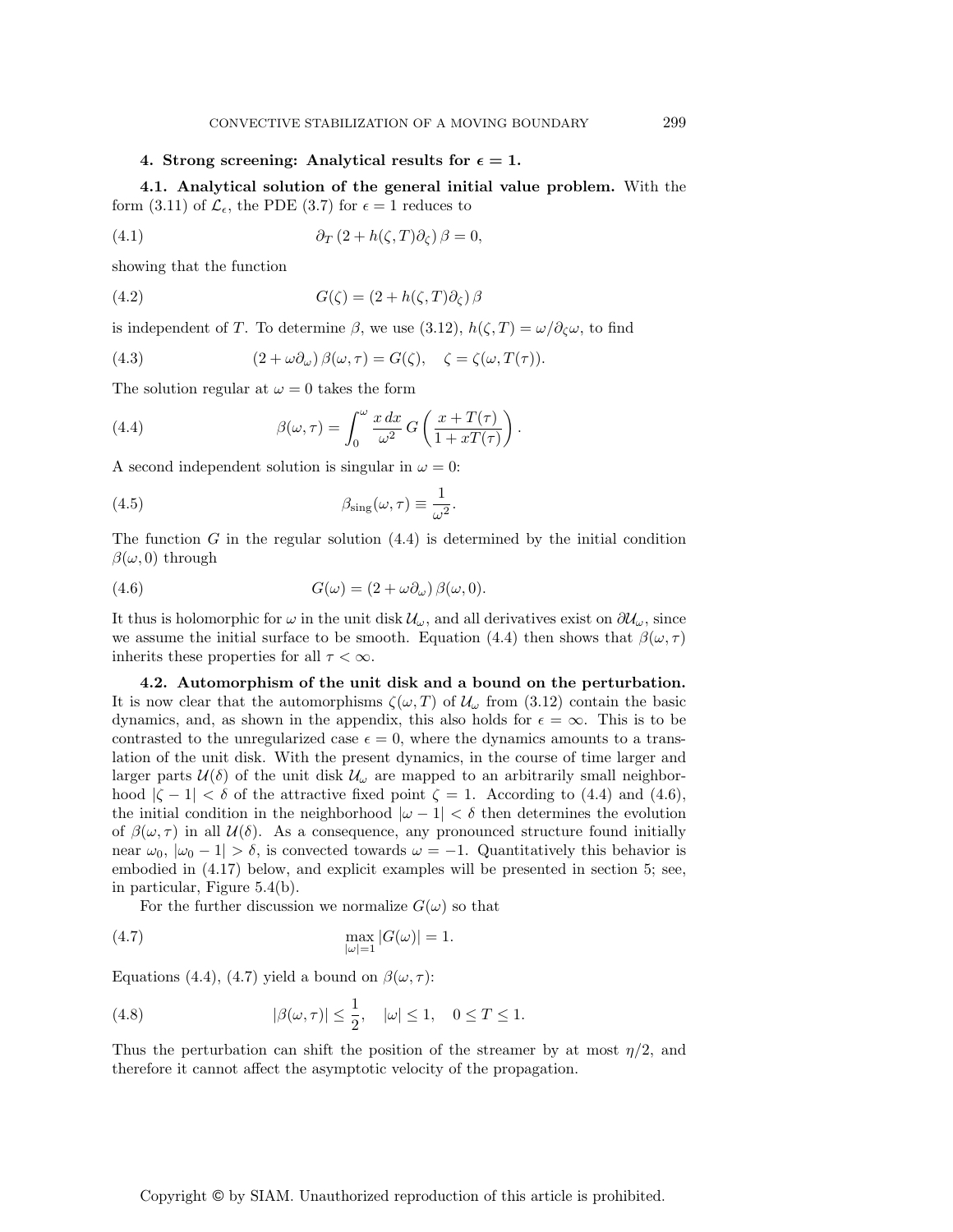**4.3. Center of mass motion for**  $0 \leq \tau < \infty$ **.** In precise terms the position of the streamer can be defined as the center of mass

(4.9) 
$$
z_{\text{cm}} = x_{\text{cm}} + iy_{\text{cm}} = \frac{1}{|\bar{\mathcal{D}}_i|} \int_{\mathcal{D}_i} dx \, dy \, (x + iy),
$$

where the integral is related to the first order Richardson moment. Evaluating (4.9) and (4.4), we find to first order in  $\eta$ 

$$
(4.10) \t\t\t z_{\rm cm} = \tau + \eta \,\beta(0,\tau),
$$

(4.11) 
$$
\beta(0,\tau) = \frac{G(T(\tau))}{2}.
$$

Here  $\tau$  is the uniform translation of the unperturbed circle. The additional center of mass motion (4.11) for all times is explicitly given by the initial condition  $\beta(\omega, 0)$ through (4.6) and the transformed time variable  $T(\tau)$  from (3.9); for  $\tau \to \infty$ , it approaches  $\beta(0, \tau) \rightarrow G(1)/2$ .

**4.4. Internal motion: Convergence along a universal slow manifold for** *τ → ∞***.** We now concentrate on the perturbation of the circular shape, given by

(4.12) 
$$
\tilde{\beta}(\omega,\tau) = \beta(\omega,\tau) - \beta(0,\tau).
$$

The explicit expression

(4.13) 
$$
\tilde{\beta}(\omega,\tau) = \int_0^1 d\rho \,\rho \left[ G\left(\frac{\rho\omega + T}{1 + \rho\omega T}\right) - G(T) \right]
$$

yields

(4.14) 
$$
\lim_{\tau \to \infty} \tilde{\beta}(\omega, \tau) = 0
$$

for arbitrary  $G$ , i.e., for arbitrary initial condition  $(4.6)$ . Thus the shape perturbation converges to zero as  $\tau \to \infty$ , and the circular shape is linearly stable.

We note that this holds despite the fact that the limits  $\omega \to -1$  and  $\tau \to \infty$  (i.e.,  $T \rightarrow 1$ ) do not commute:

$$
\lim_{T \to 1} \lim_{\omega \to -1} G(\zeta(\omega, T)) = G(-1),
$$
  

$$
\lim_{\omega \to -1} \lim_{T \to 1} G(\zeta(\omega, T)) = G(+1).
$$

This peculiar behavior near the backside of the streamer, at  $\omega = -1$ , shows up only in the rate of convergence.

Investigating the rate of convergence for  $\tau \to \infty$ , we first exclude a neighborhood of  $\omega = -1$  and expand G in the integral (4.13) as

$$
G\left(\frac{\rho\omega+T}{1+\rho\omega T}\right) = G(T) + (1 - T^2) \frac{\rho\omega}{1+\rho\omega T} G'(T) + \mathcal{O}(1 - T^2)^2,
$$
  
where  $G'(\omega) = \partial_{\omega}G(\omega)$ .

With

$$
1 - T^2 = 4e^{-\tau} + \mathcal{O}(e^{-2\tau}),
$$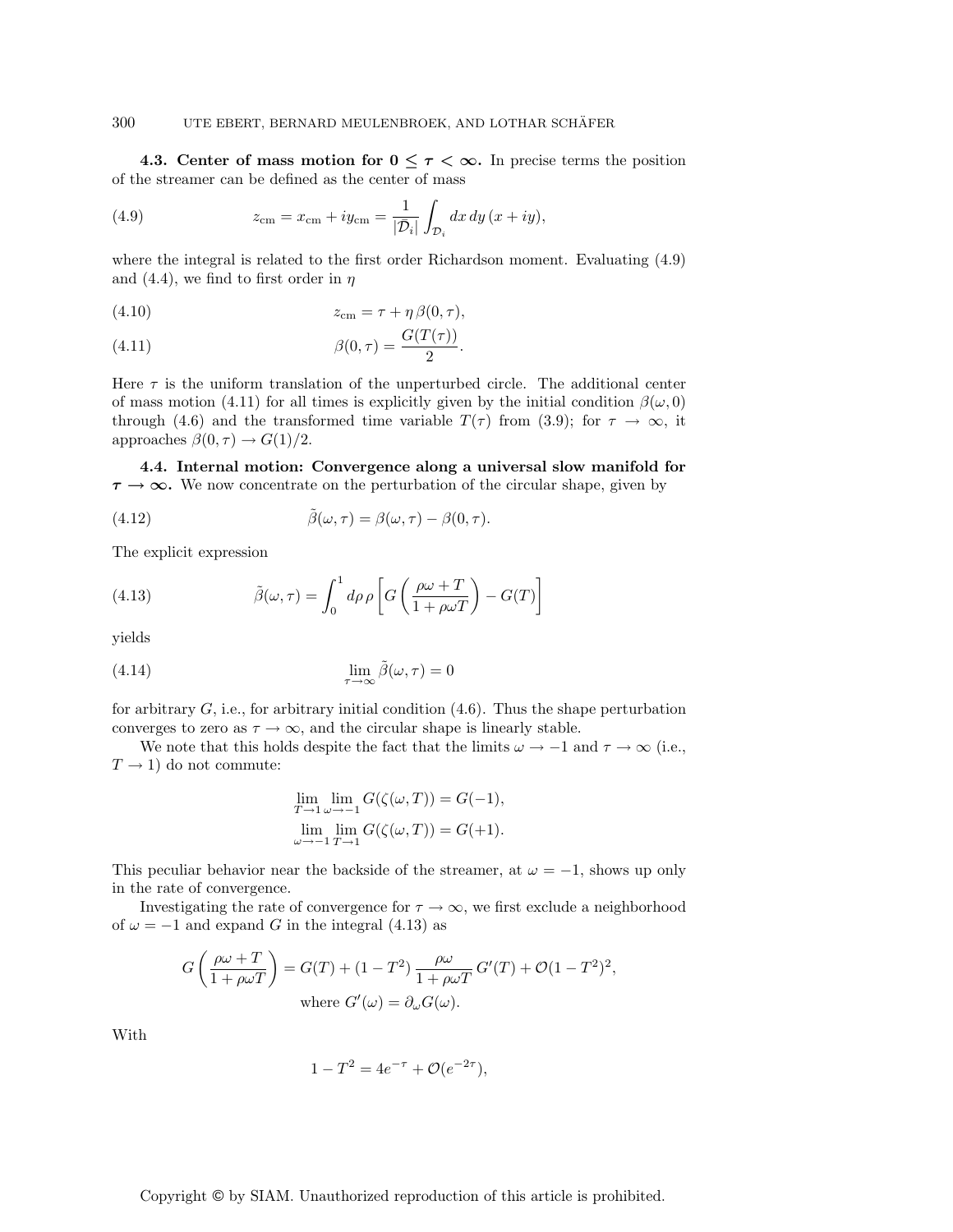the integral yields

(4.15) 
$$
\frac{\tilde{\beta}(\omega,\tau)}{G'(1)} = \frac{4}{\omega^2} \left[ \ln(1+\omega) - \omega + \frac{\omega^2}{2} \right] e^{-\tau} + \mathcal{O}(e^{-2\tau}),
$$

valid for

$$
|1+\omega|\gg |\omega|e^{-\tau}.
$$

Thus outside the immediate neighborhood of  $\omega = -1$ , the shape for all smooth initial conditions with  $G'(1) \neq 0$  converges exponentially in time as  $e^{-\tau}$  along a universal path in function space, given in (4.15). For  $G'(1) = 0$  the first nonvanishing term in the expansion of G dominates the convergence.

To analyze the neighborhood of  $\omega = -1$  we take the limit  $\tau \to \infty$ , with

$$
(4.16)\qquad \qquad s = (1 + \omega)e^{\tau}
$$

fixed. We find

$$
\frac{\tilde{\beta}(\omega,\tau)}{G'(1)} = 4(\ln(2+s) - \tau) e^{-\tau}
$$
  
+ 
$$
\left\{ 2G'(1) + 4\ln\left(\frac{2+s}{4}\right) \left( G'\left(\frac{s-2}{s+2}\right) - G'(1) \right) + (2+s)\left( G(1) - G\left(\frac{s-2}{s+2}\right) \right) - 4\int_0^{4/(2+s)} dy \ln y G''(1-y) \right\} \frac{e^{-\tau}}{G'(1)}
$$
  
(4.17) +  $\mathcal{O}\left(\tau e^{-2\tau}\right)$ .

In terms of  $\omega$ , the first contribution on the right-hand side takes the form

$$
4\left(\ln(2+s)-\tau\right)e^{-\tau} = 4e^{-\tau}\ln\left(2e^{-\tau} + 1 + \omega\right),\,
$$

which shows that a logarithmic cut of  $\tilde{\beta}(\omega, \tau)$  reaches  $\omega = -1$  for  $\tau \to \infty$ , but with a prefactor vanishing exponentially in that limit. We thus have found a weak anomaly of the asymptotic relaxation near  $\omega = -1$ : In a spatial neighborhood of order  $e^{-\tau}$  the exponential relaxation is modified by a factor  $\tau$ . Furthermore, as mentioned above, all the initial structure of  $\beta(\omega, 0)$  is compressed into that region. This is obvious from the occurrence of  $G\left(\frac{s-2}{s+2}\right)$  etc. in (4.17).

To summarize, we have found that the shape of the interface for  $\tau \to \infty$  converges to the circle along a universal slow manifold (4.15), except for a weak anomaly (4.17) at the backside at  $\omega = -1$ .

**4.5. (Non)analyticity of temporal eigenfunctions.** In many cases, a full dynamical solution for arbitrary initial values cannot be found, and rather temporal eigenfunctions are searched for. However, in the present problem, functions  $\beta(\omega, \tau)$ resulting from smooth initial conditions cannot exhibit exponential behavior in time for all  $\tau$ ,  $0 \leq \tau < \infty$ . This is seen easily by introducing

(4.18) 
$$
G(x) = \hat{G}\left(\frac{x-1}{x+1}\right),
$$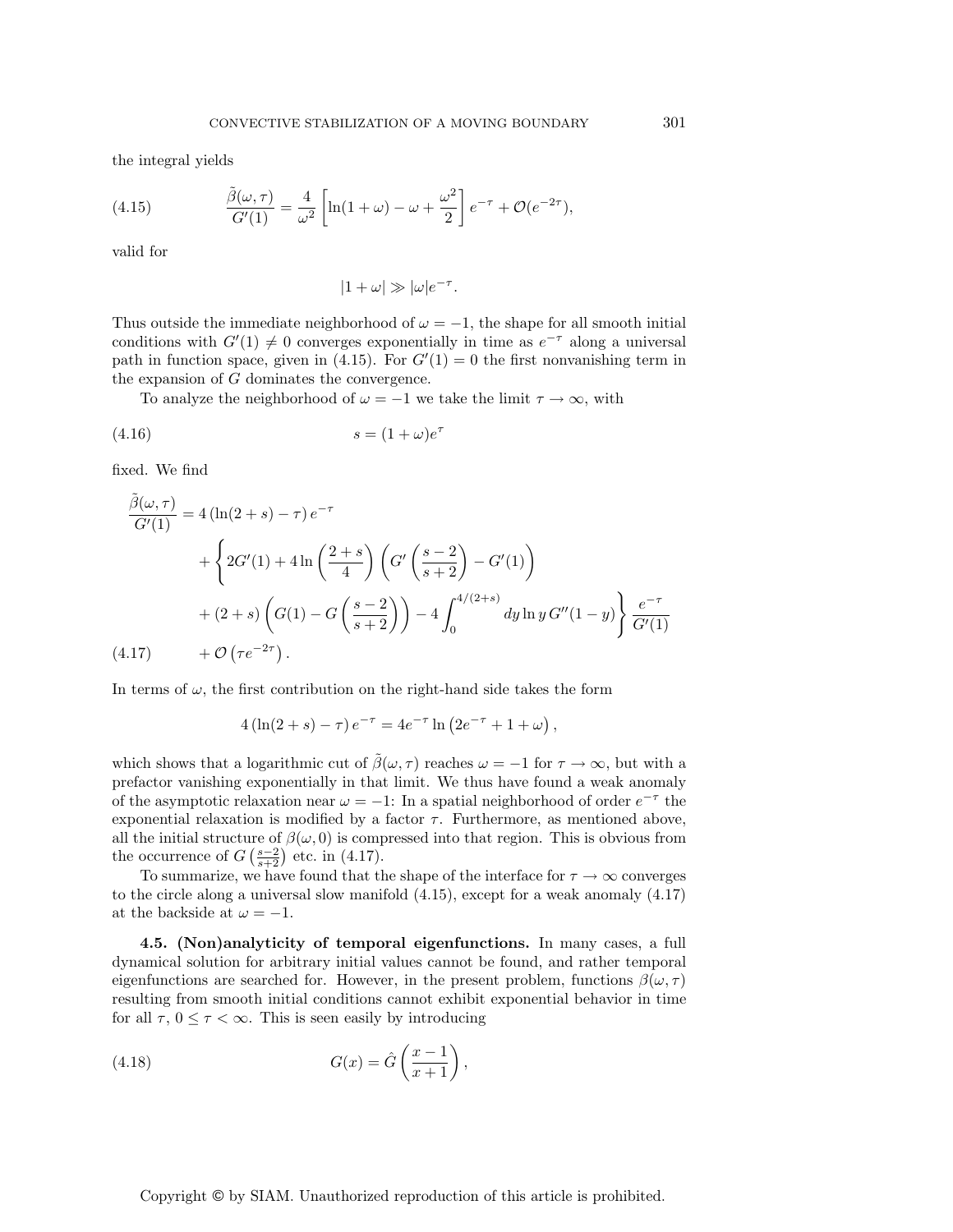writing  $G(\zeta)$  in the equivialent form

(4.19) 
$$
G\left(\frac{\omega+T}{1+\omega T}\right) = \hat{G}\left(\frac{\omega-1}{\omega+1}e^{-\tau}\right),
$$

and substituting this form into (4.4). Postulating strict exponential time behavior  $\beta \sim e^{-\lambda \tau}$ , one finds

(4.20) 
$$
\beta(\omega,\tau) \propto e^{\lambda \tau} \beta_{\lambda}(\omega), \quad \beta_{\lambda}(\omega) = \int_0^1 d\rho \, \rho \left(\frac{\omega \rho - 1}{\omega \rho + 1}\right)^{\lambda}.
$$

Any eigenfunction  $\beta_{\lambda}(\omega, 0)$  with  $\lambda \neq 0$  clearly is singular at  $\omega = +1$ , at  $\omega = -1$ , or at both points. It therefore conflicts with smooth initial conditions. On the other hand, omitting a neighborhood of  $ω = -1$ , eigenfunctions exist for all  $-λ ∈ N<sub>0</sub>$ .

**4.6. Completeness of the eigenfunctions near**  $\omega = 1$ **.** In some neighborhood of  $\omega = 1$ , we can even show that any regular solution  $\beta(\omega, \tau)$  can be expanded in terms of the "eigenfunctions"  $\beta_{-n}(\omega)$ ,  $n \in \mathbb{N}_0$ . This results from the Taylor expansion

(4.21) 
$$
\hat{G}(y) = \sum_{n=0}^{\infty} \hat{g}_n y^n,
$$

which by assumption converges in a disk of radius  $\hat{r} > 0$ . Rewriting (4.4) as

(4.22) 
$$
\beta(\omega,\tau) = \int_0^1 \frac{x \, dx}{\omega^2} G\left(\frac{x+T}{1+xT}\right) - \int_\omega^1 \frac{x \, dx}{\omega^2} G\left(\frac{x+T}{1+xT}\right)
$$

$$
= \frac{M(T)}{\omega^2} - \sum_{n=0}^\infty \hat{g}_n e^{-n\tau} \int_\omega^1 \frac{x \, dx}{\omega^2} \left(\frac{1-x}{1+x}\right)^n
$$

and  $\beta_{-n}(\omega)$  in a similar form as

(4.23) 
$$
\beta_{-n}(\omega) = \frac{M_n}{\omega^2} - \int_{\omega}^1 \frac{x \, dx}{\omega^2} \left(\frac{1-x}{1+x}\right)^n,
$$

we find

(4.24) 
$$
\beta(\omega,\tau) = \frac{M(T)}{\omega^2} + \sum_{n=0}^{\infty} \hat{g}_n \left[ \beta_{-n}(\omega) - \frac{M_n}{\omega^2} \right] e^{-n\tau}.
$$

Provided that  $e^{-\tau} < \hat{r}$ , we can separate the sum into the contribution  $\propto 1/\omega^2$  and the rest. Since both  $\beta(\omega, \tau)$  and  $\beta_{-n}(\omega)$  are regular at  $\omega = 0$ , the contributions  $\propto 1/\omega^2$ have to cancel, which yields the final result

(4.25) 
$$
\beta(\omega,\tau) = \sum_{n=0}^{\infty} \hat{g}_n \,\beta_{-n}(\omega) \, e^{-n\tau}.
$$

This result is valid for  $e^{-\tau} < \hat{r}$  in the disk

$$
\left|\frac{1-\omega}{1+\omega}\right|e^{-\tau} < \hat{r}.
$$

It generalizes the asymptotic result (4.15). Indeed, the universal shape relaxation found in (4.15) together with the center of mass relaxation (4.11) precisely follows the slowest eigenfunction from (4.21) with  $\lambda = -n = -1$ . Furthermore this result shows that the range of validity of the expansion (4.25) increases with  $\tau$  and asymptotically covers the whole complex plane except for the special point  $\omega = -1$ .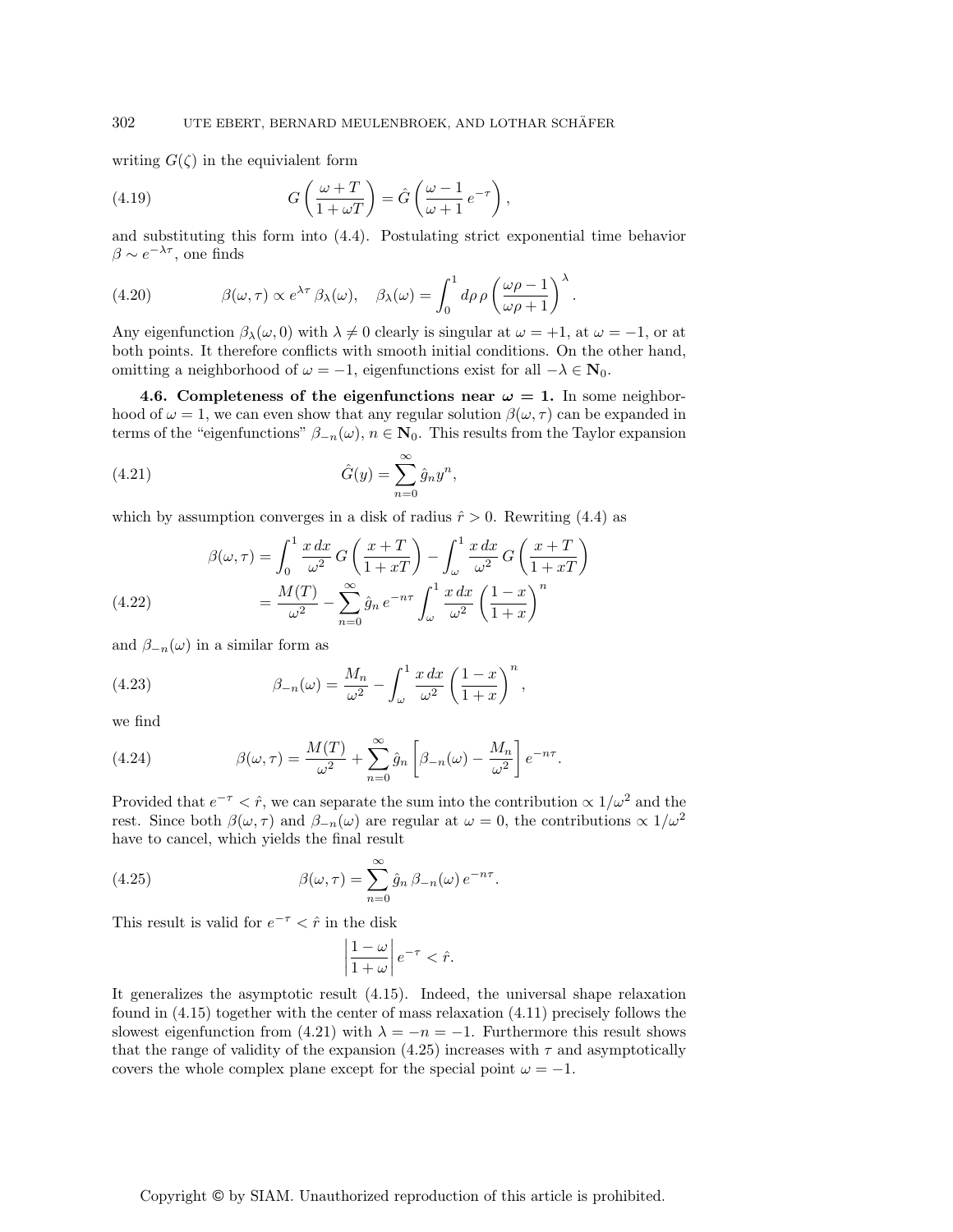

FIG. 4.1.  $\tilde{\beta}(e^{i\alpha}, \tau)$  from (4.27) for  $\alpha = 0$  as a function of subtracted time  $\theta = \tau - \ln 2k$ .

**4.7. Intermediate temporal growth and coupling of Fourier modes.** Having found that the space of regular functions does not allow for strictly exponential time behavior, we now consider the typical time variation of smooth perturbations. Before the exponential relaxation sets in, such perturbations typically will grow, and this growth can be quite dramatic. As an illustration we consider a perturbation defined by

$$
G(\omega) = \omega^k, \quad k \gg 1,
$$

corresponding to initial conditions

(4.26) 
$$
\beta(\omega, 0) = \frac{\omega^k}{k+2}.
$$

For  $T = 1 - e^{-\theta}/k$ , corresponding to times  $\tau = \theta + \ln(2k) + \mathcal{O}(1/k)$ , we can write

$$
G\left(\frac{\omega+T}{1+\omega T}\right) = \left(\frac{1-\frac{e^{-\theta}}{1+\omega}\frac{1}{k}}{1-\frac{\omega e^{-\theta}}{1+\omega}\frac{1}{k}}\right)^k = \exp\left[-e^{-\theta}\frac{1-\omega}{1+\omega}\right]\left(1+\mathcal{O}\left(\frac{1}{k}\right)\right),\,
$$

where we again exclude some neighborhood of  $\omega = -1$ . Substituting this expression into (4.13), we find on the unit circle  $\omega = e^{i\alpha}$ 

(4.27) 
$$
\tilde{\beta}(e^{i\alpha}, \tau) = \int_0^1 d\rho \, \rho \exp\left[-e^{-\theta} \frac{1-\rho^2 - 2i\rho \sin \alpha}{1+\rho^2 + 2\rho \cos \alpha}\right] - \frac{1}{2} \exp\left[-e^{-\theta}\right] + \mathcal{O}\left(\frac{1}{k}\right).
$$

Figure 4.1 shows this function, evaluated at  $\alpha = 0$  ( $\omega = 1$ ). The behavior is quite peculiar. Up to times of order  $\ln k$  the perturbation stays of order  $1/k \ll 1$ , then it increases roughly exponentially up to values of order 1, and finally it decreases again exponentially, approaching the slow manifold  $(4.15)$ . Thus for very large k the initial perturbation  $\beta(\omega, 0) \sim 1/k$  in some time interval can be amplified by a factor of order  $k$ , and  $(4.27)$  shows that the leading behavior in that time interval is independent of k.

Closer analysis shows that in terms of a formal Fourier expansion

(4.28) 
$$
\tilde{\beta}(e^{i\alpha}, \tau) = \sum_{n=1}^{\infty} a_n(\tau) e^{in\alpha},
$$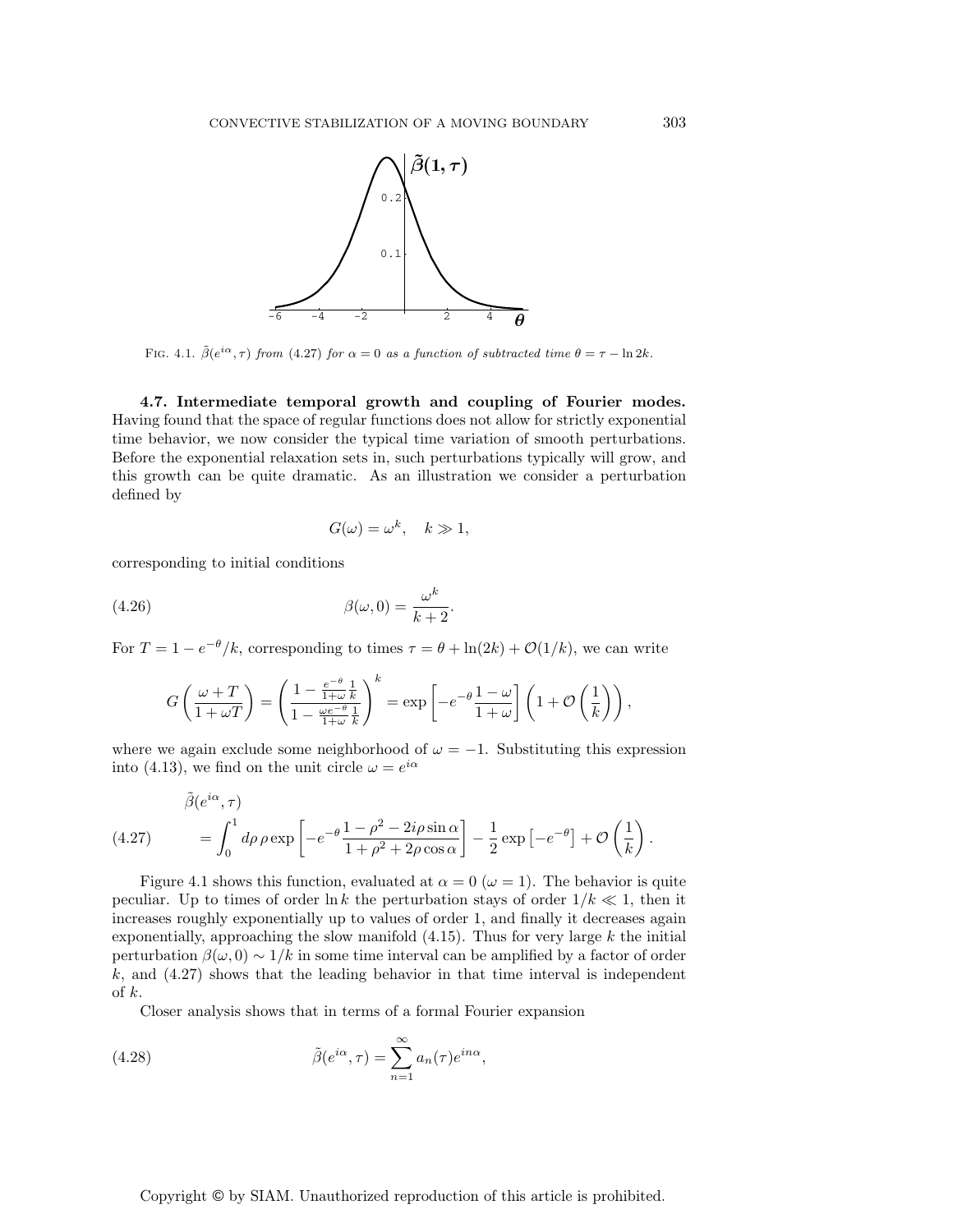the amplification is carried by the low modes,  $n = \mathcal{O}(1)$ . As will be illustrated by an explicit example below (cf. Figure  $5.2(b)$ ), in such a mode representation the time evolution feeds the strength of the perturbation successively into lower and lower modes. This is equivalent to the observation that the automorphism  $e^{i\alpha} \to \zeta(e^{i\alpha}, T)$ drives all the perturbative structure towards  $\alpha = \pi$  and smooths the remainder of the interface. Note, however, that, starting with a perturbation  $\sim \omega^k$ , in the course of time modes  $n > k$  are also (weakly) populated to build up a complicated structure near  $\omega = -1$ . We recall that for the unregularized model  $\epsilon = 0$ , the time evolution of a perturbation  $\propto \omega^k$  populates only modes  $k \leq n$  [4].

**4.8. Motion of the zeros of** *∂ωf* **and cusps.** So far we have shown that the propagating circle is linearly stable; i.e., we implicitly considered perturbations of infinitesimal strength  $\eta$ . The full nonlinear evolution of a finite perturbation is beyond the scope of this paper. Still, it clearly is a question of practical interest, whether a finite perturbation evolving under the linearized dynamics for all times satisfies the assumptions underlying the conformal mapping approach. For the mapping to stay conformal, all the zeros of  $\partial_{\omega} f(\omega, \tau)$  must stay outside the unit circle. Thus, here we analyze the roots of the equation

(4.29) 
$$
0 = \partial_{\omega} f(\omega, \tau) = -\frac{1}{\omega^2} + \eta \partial_{\omega} \beta(\omega, \tau).
$$

Using  $(4.3)$ ,  $(4.4)$ , we can rewrite this equation as

(4.30) 
$$
2\eta \int_0^1 d\rho \rho \left[ G\left(\frac{\omega + T}{1 + \omega T}\right) - G\left(\frac{\rho \omega + T}{1 + \rho \omega T}\right) \right] = \frac{1}{\omega}.
$$

With our normalization (4.7) of G, for all  $\omega$  in the closed unit disk the left-hand side of this equation is bounded by  $2|\eta|$ . We conclude that the bound

$$
(4.31)\qquad \qquad |\eta| < \frac{1}{2}
$$

guarantees that within the framework of first order perturbation theory the mapping stays conformal for all times. We now will show that in general this bound cannot be improved.

For  $\tau \to \infty$ , zeros of  $\partial_{\omega} f(\omega, \tau)$  reach  $\omega = -1$ , which is a consequence of the fact that in this limit an infinitesimally small neighborhood of  $\omega = -1$  under the mapping  $\omega \rightarrow \zeta$  is mapped essentially on the whole complex plane. We now analyze this limit for the simple example  $G(\omega) = \omega$ . Substituting this form into the asymptotic behavior  $(4.17)$  and using the definition  $(4.16)$  of s, we find

$$
\partial_{\omega}\beta = \frac{4}{2+s} + \mathcal{O}(\tau e^{-\tau}).
$$

Equation (4.29) reduces to  $s = 4\eta - 2$ , showing that a zero  $\omega_0$  of  $\partial_\omega f(\omega, \tau)$  approaches  $\omega = -1$  as

$$
\omega_0 = -1 + (4\eta - 2)e^{-\tau}.
$$

For  $\omega_0$  to come from outside the unit circle we clearly must have

$$
\Re[\eta] < \frac{1}{2}.
$$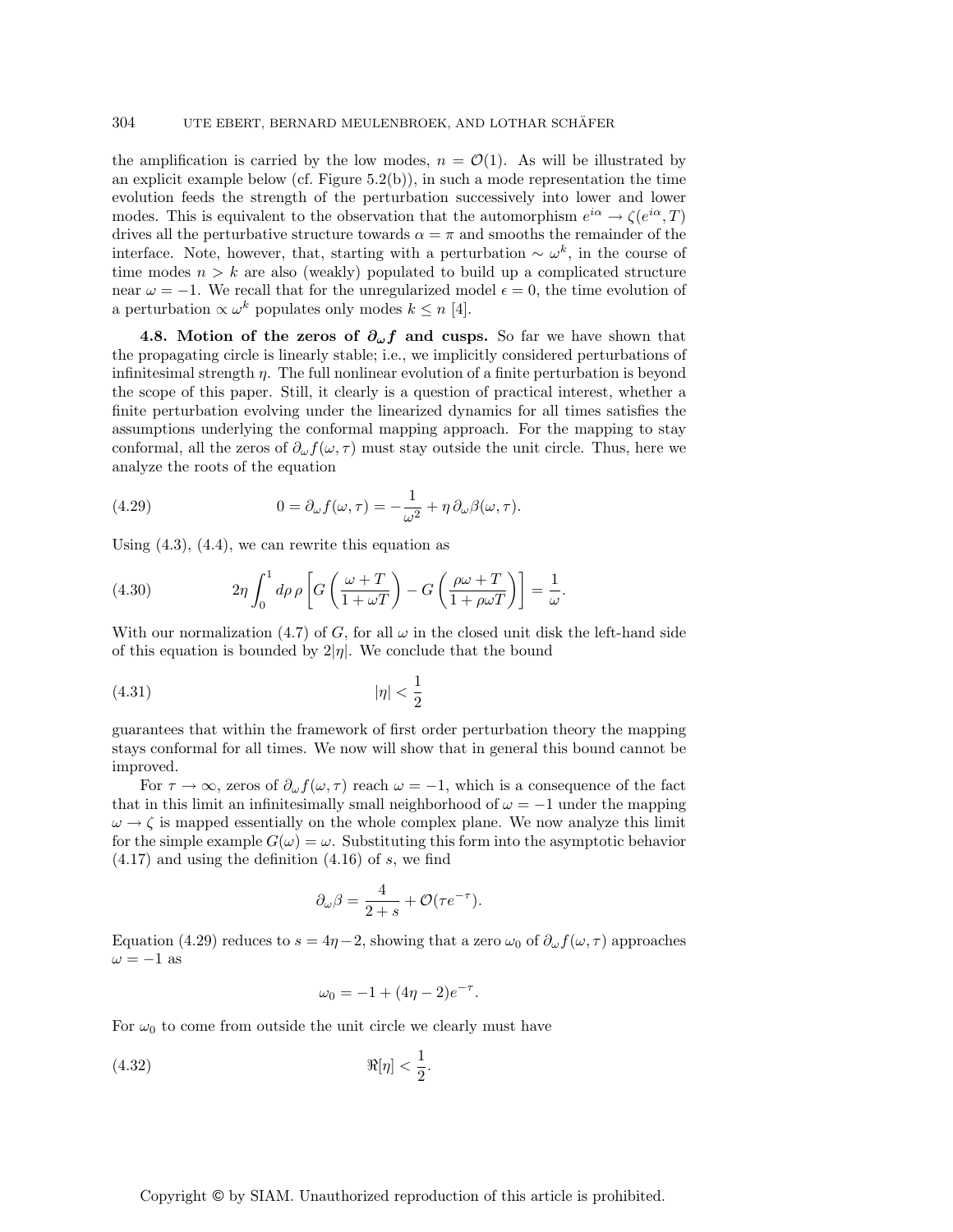To get some feeling for the estimate (4.31), we note that for  $G(\omega) = \omega^k$  the map initially (for  $\tau = 0$ ) is conformal provided that  $|\eta| < 1 + 2/k$ . We conclude that under the linearized dynamics a large part of smooth initial conditions relaxes to the circle.

Throughout this section we have assumed the initial boundary to be smooth, so that all derivatives  $\partial_{\omega}^{n}G(\omega)$  exist on the boundary  $|\omega|=1$ . Inspecting the results, it is obvious that this assumption can be considerably relaxed, since only those derivatives which show up explicitly have to exist. Thus, for exponential relaxation  $(4.15)$  outside the neighborhood of  $\omega = -1$  to prevail, the existence of  $\partial_{\omega}G(\omega)$  is sufficient, which amounts to the condition that the curvature of the initial boundary is well defined. For the circle to be linearly stable, as in (4.14), it is sufficient that  $G(e^{i\alpha})$  is bounded and continuous, which implies that the boundary has a well-defined slope.

If the initial boundary shows a cusp, the time evolution sensitively depends on the details. If the cusp is found in the forward direction, so that  $G(\omega)$  diverges for  $\omega \rightarrow 1$ , the streamer will be strongly accelerated. In a related model [12], such an effect has been pointed out before. Furthermore, the shape will not relax to a circle, and the conformal map will presumably break down at finite time. If the cusp does not affect the analyticity of  $G(\omega)$  near  $\omega = 1$ , it is convected towards the back and broadened, whereas the front of the streamer approaches the circular shape. Still, however, conformality of the map may break down at finite time.

**5. Explicit examples for**  $\epsilon = 1$ **.** We here illustrate the general results by some examples.

**5.1. The evolution of Fourier perturbations.** We first consider perturbations of the form

(5.1) 
$$
\beta^{[k]}(\omega,0) = \frac{\omega^k}{k+2}, \quad \text{i.e., } G(\omega) = \omega^k.
$$

The integral (4.4) is easily evaluated to yield

(5.2)  
\n
$$
\beta^{[k]}(\omega,\tau) = \frac{1}{2\omega^2 T^2} \left\{ T^k + ((T\omega)^2 - 1) \zeta^k + K(1 - T^2) \left[ T^k - (\omega T + 1) \zeta^k + \frac{1 + k + T^2 (1 - k)}{T^k} + K(1 - T^2) \left[ T^k - (\omega T + 1) \zeta^k + \frac{1 + k + T^2 (1 - k)}{T^k} \right] \right\},
$$
\n
$$
(5.2)
$$

where  $T = T(\tau)$  and  $\zeta = \zeta(\omega, T(\tau))$  are given by (3.9) or (3.10), respectively. In Figure 5.1 we have plotted snapshots of the resulting motion of the interface, determined as

(5.3) 
$$
z = x + iy = \frac{1}{\omega} + \tau + \eta \beta^{[k]}(\omega, \tau), \quad \omega = e^{i\alpha}, \quad 0 \le \alpha \le 2\pi.
$$

The direction of motion, i.e., the positive x-direction, is downwards. Together with the moving interface, we show the unperturbed circular streamer at different times as gray disks with the center moving according to

(5.4) 
$$
z_{\text{cm}}(\tau) = \tau + \frac{\eta}{2} G(T(\tau)) = \tau + \frac{\eta}{2} \tanh^k \frac{\tau}{2},
$$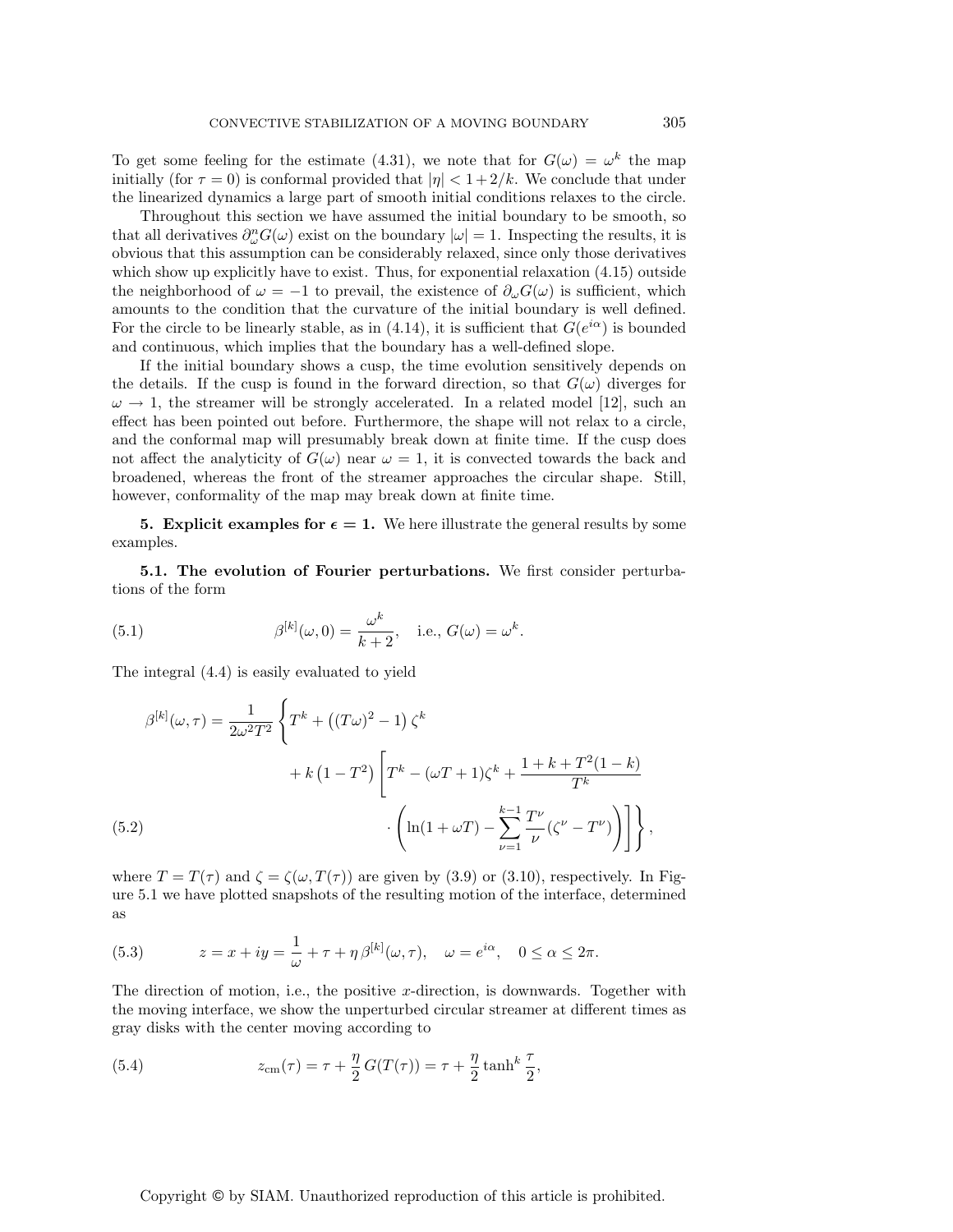

FIG. 5.1. Snapshots of the evolution of the streamer for  $k = 2$  (left column) and  $k = 10$  (right column) at the indicated instants of time. The solid lines represent the perturbed interfaces. The gray disks move with the center of mass velocity (5.4) of the perturbed circles. One gray disk has been omitted for clarity. See the text for further discussion.

as predicted for the center of mass motion for the perturbed streamer in (4.10).

In Figure 5.1 we perturbed the circle by  $\eta \beta^{[k]}$ ,  $k = 2$  or  $k = 10$ , using the same parameter  $\eta = 0.6e^{i\pi/4}$  in both cases. The starting position for  $k = 10$  is shifted relative to that for  $k = 2$  by a distance corresponding to  $\Delta \tau = \ln 5$ . As discussed below (4.27), for  $1 \ll k_1 < k_2$  we expect

$$
\beta^{[k_1]}(\omega,\tau) \approx \beta^{[k_2]}(\omega,\tau + \ln(k_2/k_1)).
$$

Figure 5.1 illustrates that such a "universality" for the gross structure holds down to very small k. (Of course the choice of differing values of  $\eta$  would distort the figures and mask this feature.) Basically during time evolution the initial maximum closest to the forward direction is smeared out and builds up the asymptotic circle, whereas all other structures are compressed at the backside. For  $k = 10$  the complicated structure at the back is magnified in Figure  $5.2(a)$ . Figure  $5.2(b)$  shows the time dependence of the coefficients  $a_n$  of the low modes  $e^{in\alpha}$  in the expansion (4.28), again for  $k = 10$ . It illustrates how the strength of the perturbation cascades downwards in  $n$  and increases in time, until it is completely absorbed into the lowest mode, i.e., the overall shift of the circle. We should recall, however, that modes  $n > k$  are also weakly populated to build up the structure at the back.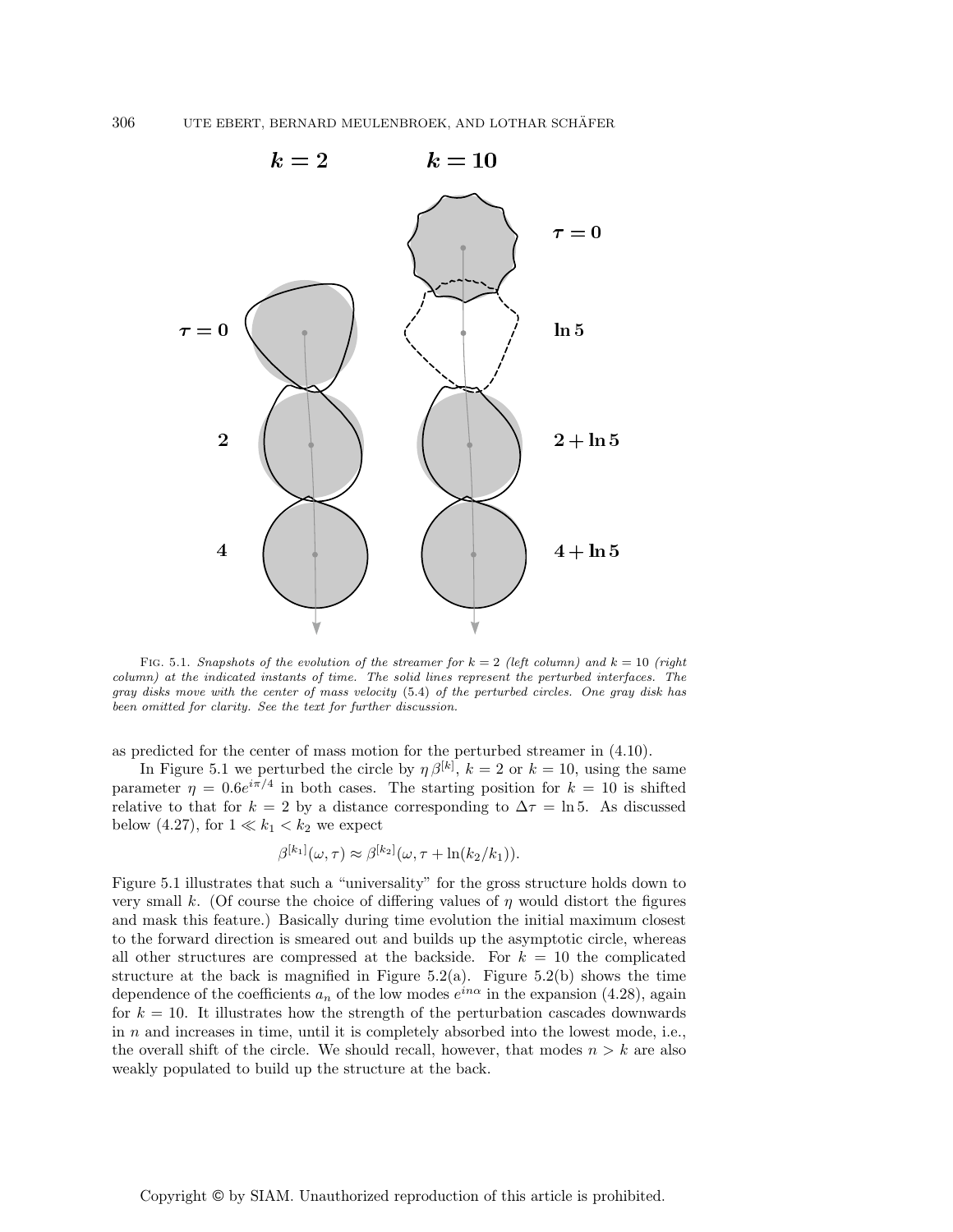

FIG. 5.2. (a) Magnified plot of the backside of the streamer for  $k = 10$ ,  $\eta = 0.6 e^{i\pi/4}$  (as in the right column of Figure 5.1) for the  $\tau$  values given. The overall motion is subtracted. We observe the compression of the fine structure and the intermediate growth of the perturbation. Asymptotically for  $\tau \to \infty$ , the structure converges to the gray circle. In the comoving frame, the gray dot marks  $x + iy = -1$ , which is the point to which the structure finally is contracted. Note that the scale of  $x$  is stretched compared to that of  $y$ , and that the figure is turned relative to Figure 5.1. (b) The amplitudes  $a_n$  as in (4.28) as a function of T for  $k = 10$ ; the values of n are given.



FIG. 5.3. Motion of the zeros of  $\partial_{\omega} f$  in the  $\omega$ -plane for  $k = 2$  and  $\eta = 0.6 e^{i\pi/4}$  (as in the left column of Figure 5.1). The dots give the position for  $\tau = 0, 1, 2$ . The horizontal line is the cut for  $\tau = 2.51$ , where one zero enters the second sheet (broken curve). The unit disk is also shown.

For k = 2, Figure 5.3 shows the motion of the zeros of  $\partial_{\omega} f(\omega, \tau)$  in the complex  $\omega$ -plane, as discussed in section 4.8. It corresponds to the  $k = 2$  part of Figure 5.1. Two zeros, which initially are close to the backside of the unit circle, approach  $\omega = -1$ for  $\tau \to \infty$ . They clearly are associated with the two maxima that in the comoving frame are convected towards  $z = x + iy = -1$ . The third zero, originally found close to  $\omega = +1$ , after a large excursion leaves the physical sheet at time  $\tau \simeq 2.51$ . The logarithmic cut is on the negative axes, with the branchpoint  $\omega_{bp} = -1/T(\tau)$  reaching  $\omega = -1$  for  $\tau \to \infty$ .

**5.2. The evolution of localized perturbations.** We finally consider some more localized perturbation, defined by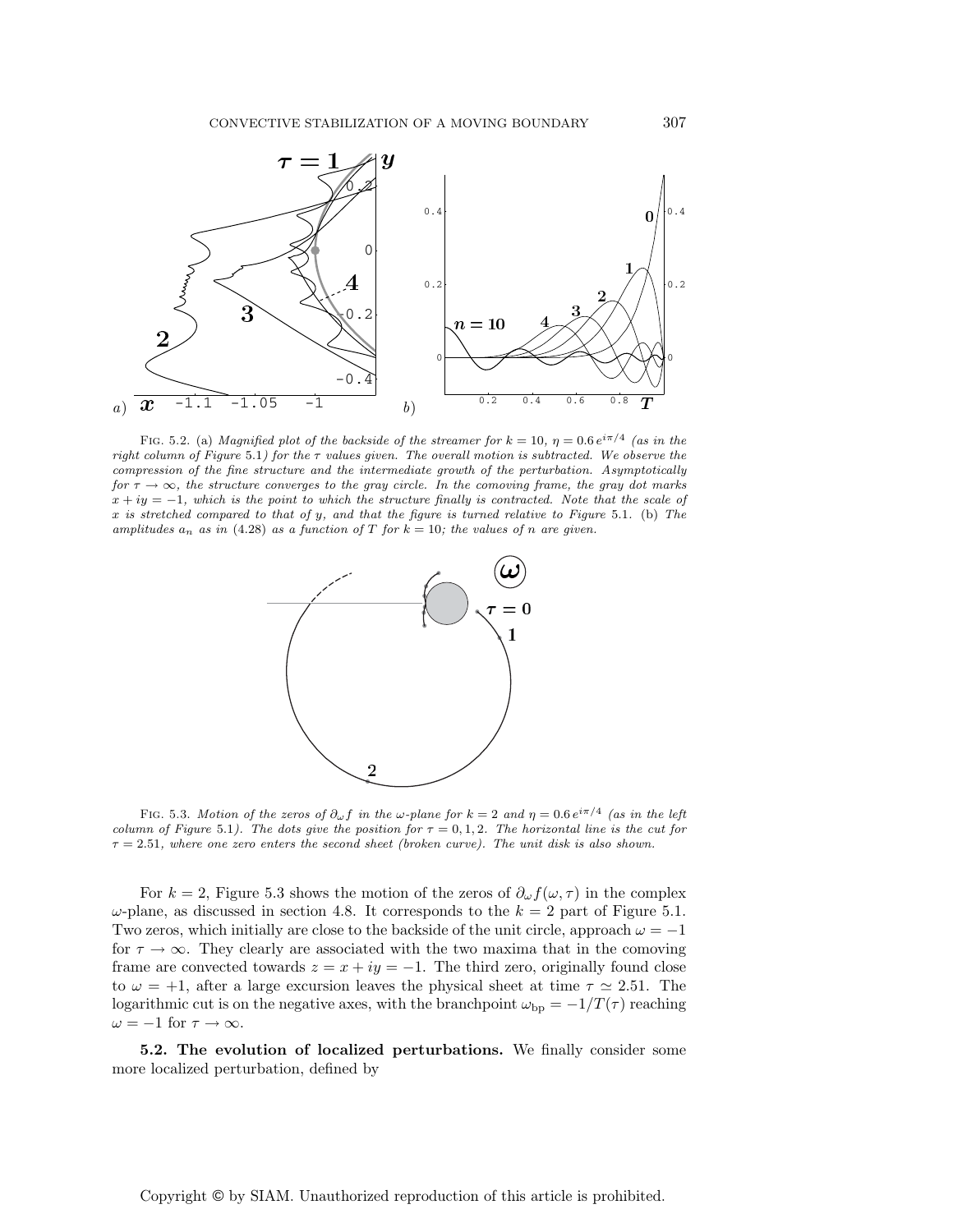

Fig. 5.4. (a) Time evolution of a localized perturbation as described in the text. (b) Evolution of the initial peak for shorter times as indicated. The overall motion of the streamer is subtracted. A part of the asymptotic circle is shown in gray.

(5.5) 
$$
G(\omega) = \frac{(1 - \gamma)e^{i\alpha_0}}{\omega - \gamma e^{i\alpha_0}}, \quad \gamma > 1,
$$

corresponding to an initial perturbation

(5.6) 
$$
\eta \beta(\omega, 0) = \eta \frac{(1 - \gamma)\gamma}{\omega^2} e^{2i\alpha_0} \left[ \ln \left( 1 - \frac{\omega}{\gamma} e^{-i\alpha_0} \right) - \frac{\omega}{\gamma} e^{-i\alpha_0} \right].
$$

The result for  $\beta(\omega, \tau)$  reads

(5.7) 
$$
\beta(\omega,\tau) = \frac{(\gamma - 1)e^{i\alpha_0}}{\gamma e^{-i\alpha_0} - T(\tau)} \left\{ \frac{T(\tau)}{2b(\tau)} - \left(1 - \frac{T(\tau)}{b(\tau)}\right) \frac{\ln(1 + b(\tau)\omega) - b(\tau)\omega}{(b(\tau)\omega)^2} \right\},
$$

where

(5.8) 
$$
b(\tau) = \frac{1 - T(\tau)\gamma e^{i\alpha_0}}{T(\tau) - \gamma e^{i\alpha_0}}.
$$

We note that  $b(\tau) \to 1$  for  $T(\tau) \to 1$ , so that in the large time limit the logarithmic cut reaches  $\omega = -1$ . As discussed in the context of (4.17), this is a generic feature of the present problem. Our choice of parameters ( $\gamma = 1.1, \alpha_0 = -\pi/12, \eta = 1.5$ ) almost produces a cusp in the initial condition: The only zero of  $\partial_{\omega} f(\omega, 0)$  is found at  $\omega_0 = 1.001 \exp(-.243i)$ . This zero, however, is driven away from the unit circle and leaves the physical sheet. Another zero, which entered the physical sheet somewhat earlier, for  $\tau \to \infty$  reaches  $\omega = -1$ . Figure 5.4(a) shows snapshots of the time evolution of the perturbed interface in a representation like Figure 5.1. It illustrates how the peak is rapidly smeared out and the interface becomes smooth. Figure 5.4(b) follows the evolution of the peak for short times and shows how it is convected and broadened.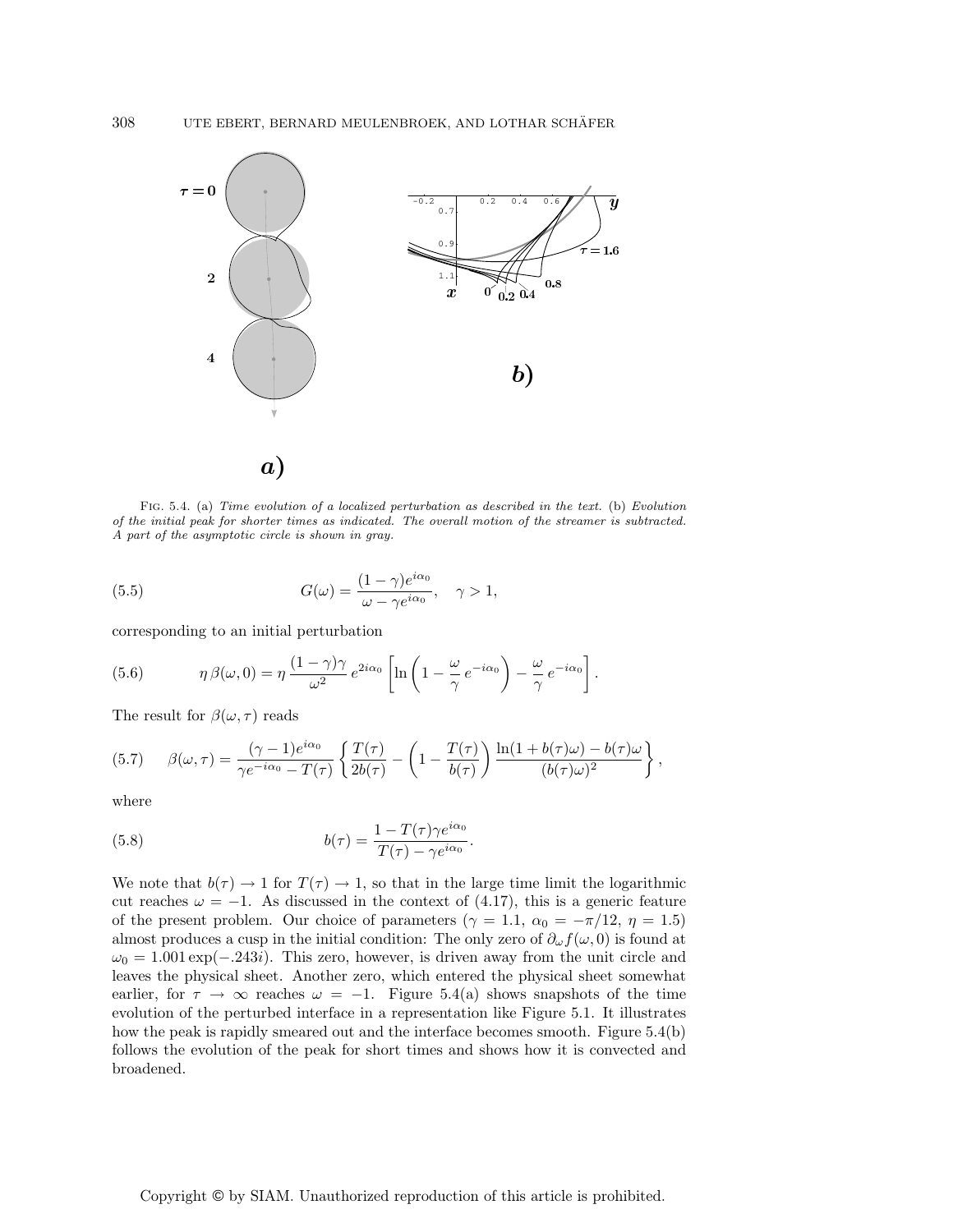We finally note that, in the special case where the initial peak strictly points in the forward direction ( $\alpha_0 = 0$ ), convection cannot take place. The peak simply is broadened and vanishes, whereas some new peak shows up at the back for intermediate times.

**Appendix A. The limit**  $\epsilon \to \infty$ . For  $\epsilon \to \infty$ , the PDE (3.7) with the form  $(3.11)$  of  $\mathcal{L}_{\epsilon}$  reduces to

(A.1) 
$$
\left(h(\zeta,T)\,\partial_{\zeta}+1\right)\partial_{T}\,\hat{\beta}(\zeta,T)=0, \text{ where } \hat{\beta}(\zeta,T)\equiv\beta(\omega,\tau).
$$

Equation (A.1) allows for a large set of solutions obeying the same initial condition

$$
\beta(\omega, 0) = \beta_0(\omega),
$$

but imposing regularity on the unit disk  $\mathcal{U}_{\omega}$ , we single out the simple form

$$
\beta(\omega,\tau) = \beta_0(\zeta).
$$

Thus for  $\epsilon = \infty$ , the dynamics is simply given by the automorphisms  $\omega \longrightarrow \zeta(\omega, T)$ . This implies that  $\beta(\omega, \tau)$  is bounded uniformly in  $\tau$  as

(A.4) 
$$
|\beta(\omega,\tau)| \leq \max_{\omega \in \partial \mathcal{U}_{\omega}} |\beta_0(\omega)|,
$$

so that in contrast to the case  $\epsilon = 1$ , there is no intermediate growth of the perturbations.

The shift of the center of mass is given by (cf. (4.10))

(A.5) 
$$
\beta(0,\tau) = \beta_0(T(\tau)) = \beta_0(1) - 2\beta'_0(1) e^{-\tau} + \mathcal{O}(e^{-2\tau}),
$$

and except for the point  $\omega = -1$ , the shape again converges exponentially in time to the circle along the universal slow manifold

(A.6) 
$$
\beta(\omega,\tau) - \beta(0,\tau) = \beta'_0(1) \frac{4\omega}{1+\omega} e^{-\tau} + \mathcal{O}\left(e^{-2\tau}\right);
$$

cf. (4.15) for  $\epsilon = 1$ . Again the neighborhood of  $\omega = 1$  for time  $\tau = 0$ , more precisely  $\beta_0(1)$  and  $\beta'_0(1)$ , determines the long time convergence. Since by assumption  $\beta_0(\omega)$  is analytical at  $\omega = 1$ , evidently an eigenfunction expansion in the sense of subsection 4.5 exists.

The only major difference compared to the case  $\epsilon = 1$  concerns the point  $\omega = -1$ . Clearly,

$$
\beta(-1, \tau) \equiv \beta_0(-1)
$$

independently of  $\tau$ , and indeed for  $\tau \to \infty$  the conformality of the mapping breaks down in the neighborhood of  $\omega = -1$  since  $\partial_{\omega}\beta(\omega, \tau)\big|_{\omega=-1}$  diverges.

**Acknowledgments.** We acknowledge helpful and motivating discussions with F. Brau, A. Doelman, J. Hulshof, H. Levine, L. P. Kadanoff, S. Tanveer, and S. Thomae.